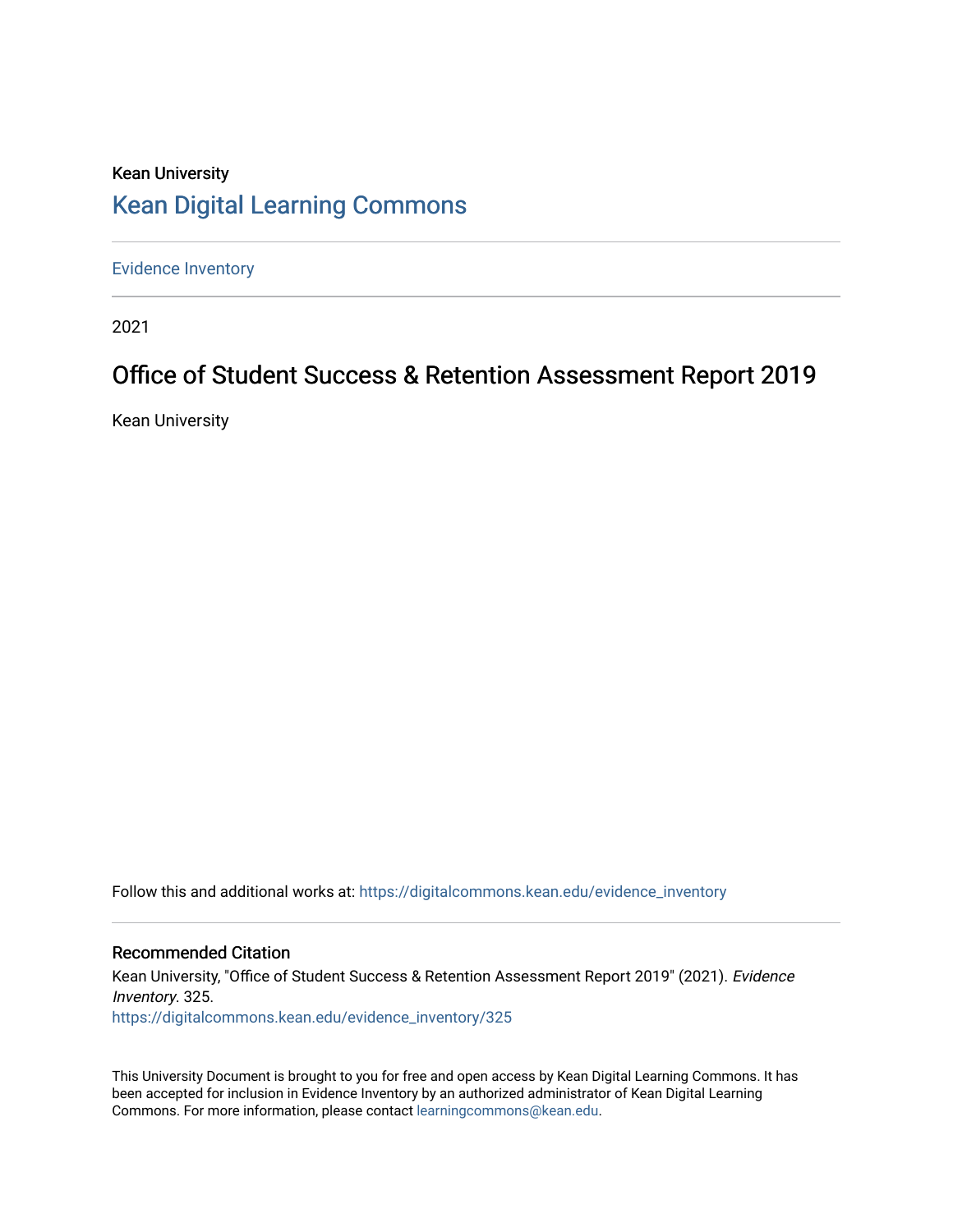## Office of Student Success & Retention Assessment Report 2019

### **Abstract**

Mission Statement: The mission of the Office of Student Success & Retention (OSS&R) is to provide leadership for the University's retention efforts by engaging at-risk students and teaching them the skills and dispositions needed for success. The Office is committed to creating a sustainable culture of active engagement of students, especially those that have demonstrated academic need. OSS&R is dedicated to advancing a culture of assessment by engaging in activities that will provide the campus engagement necessary based on data. OSS&R will encourage a culture that is student-centered, one that facilitates and celebrates individual success. We will advance models, practices and policies that improve degree completion and persistence. OSS&R will lead University training efforts to engage at-risk students as well as celebrate all achievers.

Vision Statement: Kean University will become a model of excellence in retention by advancing cuttingedge intervention models to at-risk students. OSS&R will lead the University's efforts to engage students that show signs of problems in academic success. Through best practices, the Office will transform these students from risk to excellence. We will hold fast to the belief that all of Kean's students have the ability to succeed. The model will not only focus on early intervention that will lead to retention but the office will provide the university with a map of the pathway to increase retention and graduation rates based on data.

#### Keywords

Office of Student Success & Retention Assessment Report 2019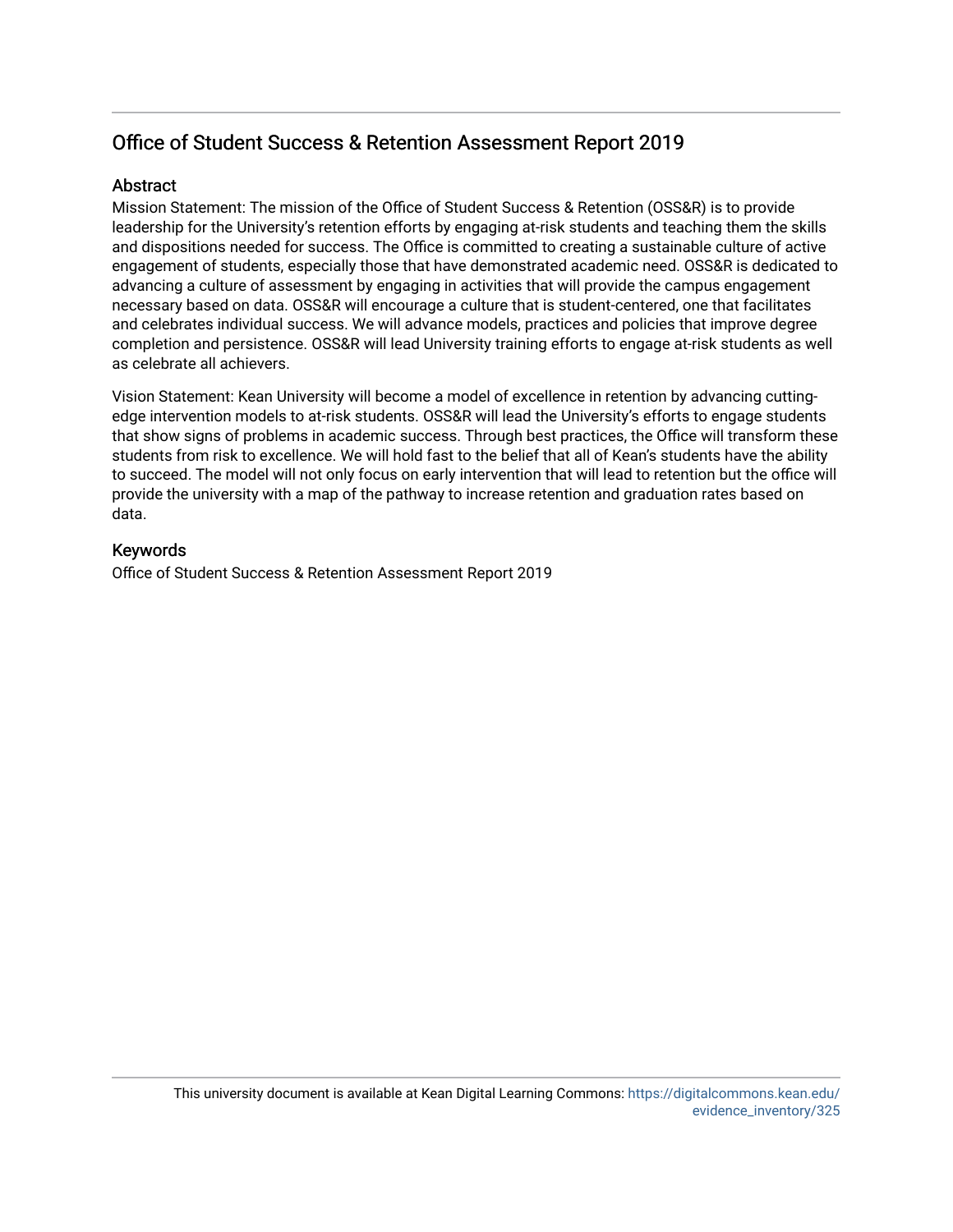

# Annual Assessment Results and Recommendations Report 2019-2020

**Unit:** Office of Student Success and Retention **Director:** Neva Lozada, Ed.D.

### **PART I**

**Mission Statement:** The mission of the Office of Student Success & Retention (OSS&R) is to provide leadership for the University's retention efforts by engaging at-risk students and teaching them the skills and dispositions needed for success. The Office is committed to creating a sustainable culture of active engagement of students, especially those that have demonstrated academic need. OSS&R is dedicated to advancing a culture of assessment by engaging in activities that will provide the campus engagement necessary based on data. OSS&R will encourage a culture that is student-centered, one that facilitates and celebrates individual success. We will advance models, practices and policies that improve degree completion and persistence. OSS&R will lead University training efforts to engage at-risk students as well as celebrate all achievers.

**Vision Statement:** Kean University will become a model of excellence in retention by advancing cutting-edge intervention models to at-risk students. OSS&R will lead the University's efforts to engage students that show signs of problems in academic success. Through best practices, the Office will transform these students from risk to excellence. We will hold fast to the belief that all of Kean's students have the ability to succeed. The model will not only focus on early intervention that will lead to retention but the office will provide the university with a map of the pathway to increase retention and graduation rates based on data.

### **Goals and Objectives**

- A) 2013-2020 Strategic Plan Goal: **Goal 2 (Attract and Retain Students):** To attract and retain more full-time, first-time undergraduate students, transfer and graduate students
	- 1) **Objective 2.3:** Improve retention by targeting proactively our most at-risk constituencies with effective, directed monitoring and specialized support from pre-matriculation to graduation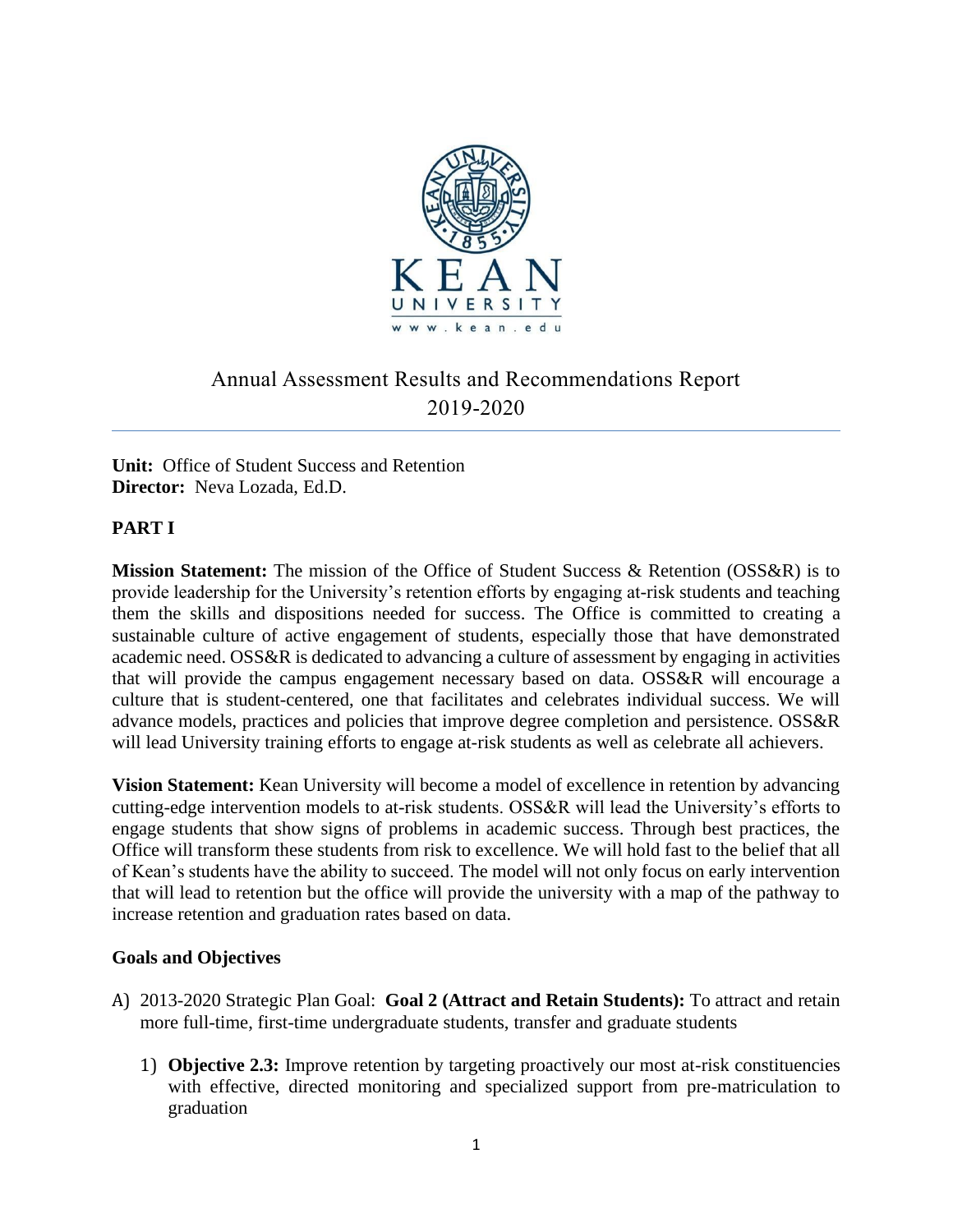- *2.3.1 In cooperation with the Office of Student Success and Retention, Institutional Research and the Office of Assessment and Accreditation, develop/implement and utilize a retention program that assesses student attributes, identifies students at risk, and facilitates academic and administrative interventions to enhance retention*
- *2.3.3 Strengthen student retention through pre-matriculation services that correlate with freshman and sophomore student success*
- a) *Responsible Individual(s):* Neva Lozada, Director of Student Success and Retention; Jean Brown, Retention Coordinator; Elvis Gyan, Managing Assistant Director of Retention Initiatives; Gillian Scott, Managing Assistant Director of Academic Technology; in collaboration with the School of General Studies, Learning Commons, Career and International Services, and Student Services.
- b) *Measures (by program):*

**Retention Management System (RMS)** *Plus* **Evaluation Measures:** completion rate of the CSI and MYSA surveys; student engagement with results (based on reflection activity completion); number of differentiated outreach initiatives campus-wide; Transition to Kean (T2K) faculty, advisor and support service area engagement survey results; fall-to-spring freshman retention rate; fall-to-fall freshman retention rate.

**Supplemental Instruction (SI) Program Expansion Evaluation Measures:** attendance; difference in final course grade for participants vs. non-participants; correlation of attendance frequency and final course grade; longitudinal analysis of DFW rates for targeted courses; program effectiveness comparison by course; participant, faculty, and SI Leader satisfaction survey results.

**Step-It-Up Program Evaluation Measures:** attendance; difference in satisfactory academic standing in subsequent semesters for participants vs. non-participants; correlation of workshop attendance/academic coach meeting frequency and overall GPA; student satisfaction survey results for success workshops and academic coaches; differences for voluntary participation (AP1) vs. mandatory participation (AP2).

1<sup>st</sup> Gen Scholars Mentoring Program Evaluation Measures: attendance at events; range of monthly engagement/interactions with mentors; mid-year assessment; end of year assessment; fallto-spring retention; fall-to-fall retention; GPA of invested mentees vs. non-invested mentees.

**Learn, Earn, and Persist (LEAP) Scholarship Evaluation Measures:** number of recipients identified; acceptance yield; number of diversified project placement sites; project site supervisor evaluation survey results; fall-to-spring retention rate for LEAP recipients; fall-to-fall retention rate for LEAP recipients.

**Family Day Evaluation Measures:** number of attendees; participant, staff, and student volunteer event assessment survey feedback; budget analysis (actual/proposed); fall-to-spring retention of attendees; fall-to-fall retention of attendees.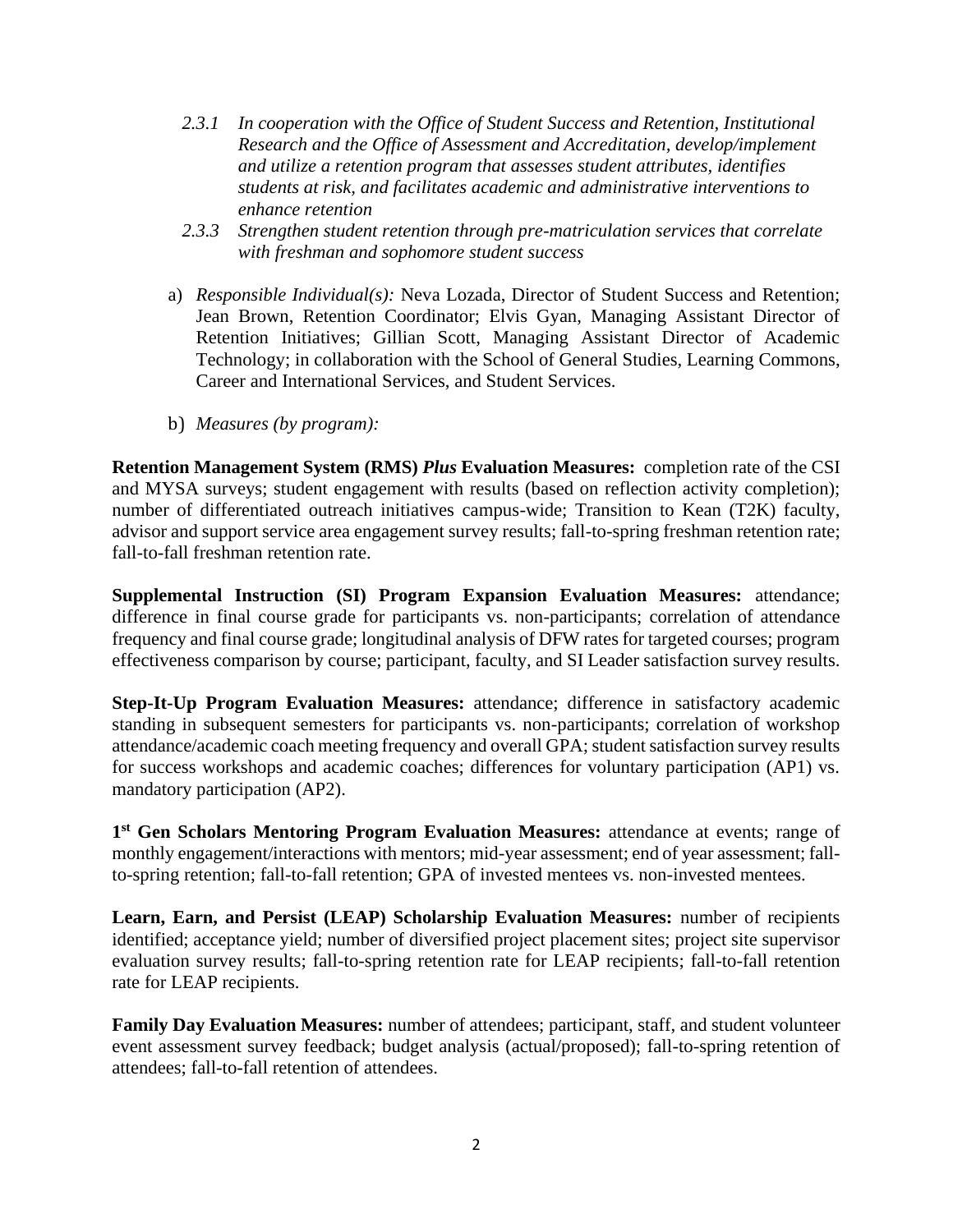**Cougar Climb Evaluation Measures:** number of students engaged with the path; number of domain badge completers; number of Cougar Climb completers; fall-to-fall retention rate of participants vs. overall freshman fall-to-fall retention rate.

c) *Timeline with milestones:* 

|                       | <b>RMS Plus (CSI)</b>                                                                                                                                                                                                                                                                                                                                                                                                                                                                       | <b>SI Expansion</b>                                                                                                                                                                                                                                                                                                    | Step-It-Up                                                                                                                                                                                                                                                                                                                         | 1st Gen Scholars                                                                                                                                                                                                                                                                                                                                                                                                                                                                                                                          |
|-----------------------|---------------------------------------------------------------------------------------------------------------------------------------------------------------------------------------------------------------------------------------------------------------------------------------------------------------------------------------------------------------------------------------------------------------------------------------------------------------------------------------------|------------------------------------------------------------------------------------------------------------------------------------------------------------------------------------------------------------------------------------------------------------------------------------------------------------------------|------------------------------------------------------------------------------------------------------------------------------------------------------------------------------------------------------------------------------------------------------------------------------------------------------------------------------------|-------------------------------------------------------------------------------------------------------------------------------------------------------------------------------------------------------------------------------------------------------------------------------------------------------------------------------------------------------------------------------------------------------------------------------------------------------------------------------------------------------------------------------------------|
| <b>Summer</b><br>2019 | Meetings with key<br>stakeholders/PDD<br>presentation<br>Training for T2K faculty, EEO<br>staff, advisors, NSO leaders,<br>GEMs, service area<br>administrators<br>Creation of import file<br>All incoming freshmen take<br>CSI during NSO (or EOF<br>summer academy<br>orientation)<br>Integration of CSI data in<br>Advise (freshman scoring<br>plan)<br>Support services outreach to<br>students based on data<br>Messaging of Top 10<br>requests to freshmen,<br>faculty/staff, parents | Identification of high-DFW<br>courses (per grant)<br>Hiring/training of SI<br>Leaders for Fall 2019                                                                                                                                                                                                                    | Recruitment and training of<br>academic coaches<br>Identification of students<br>with GPA less than $2.0 -$<br>students on Academic<br>Probation (AP)                                                                                                                                                                              | Research trends, needs,<br>and strategies to<br>support 1 <sup>st</sup> gen college<br>students<br>Develop<br>mentor/mentee interest<br>forms and surveys in<br>Qualtrics<br>Schedule mentor<br>trainings, kick-off<br>dinner, and 1 <sup>st</sup> gen<br>annual celebration day<br>Recruit Kean Alumni<br>Mentors<br>Create 1 <sup>st</sup> Gen Scholars<br>website<br>Analysis of 1 <sup>st</sup> gen<br>student within CSI<br>survey<br>Campus partner focus<br>group which further<br>identifies needs of 1st<br>Gen college students |
| Fall<br>2019          | T2K section summary<br>reports delivered to<br>instructors for in-class<br>discussion<br><b>Upload CSI Data to Cougar</b><br>Climb<br>CSI Reflection Activity in T2K<br>classes<br>SGS Advisement use of<br>student reports in<br>advisement sessions                                                                                                                                                                                                                                       | Scheduling of SI sessions<br>for CHEM 1083/1084/<br>2581/2582, MATH 1054,<br>and CPS 1231/2231<br>Ongoing professional<br>development for and field<br>observations of SI Leaders<br>Ongoing messaging to<br>students, faculty, and staff<br>re: SI sessions<br>Analysis of participants'<br>mid-term progress reports | <b>Invitation to Mandatory</b><br>Meeting to all AP students<br>(email and phone call)<br>Advertisement of<br>workshops being offered<br>each semester (T2K classes,<br>Cougar's Byte, email)<br>Assignment of each caseload<br>of students to each academic<br>coach<br>Meeting with each academic<br>coach to assess performance | Facilitate two mentor<br>trainings for Kean<br>Alumni<br>Complete online 1 <sup>st</sup> gen<br>course which provided<br>methods to develop<br>mentorship program<br>Mentor/Mentee Kick Off<br>Dinner                                                                                                                                                                                                                                                                                                                                     |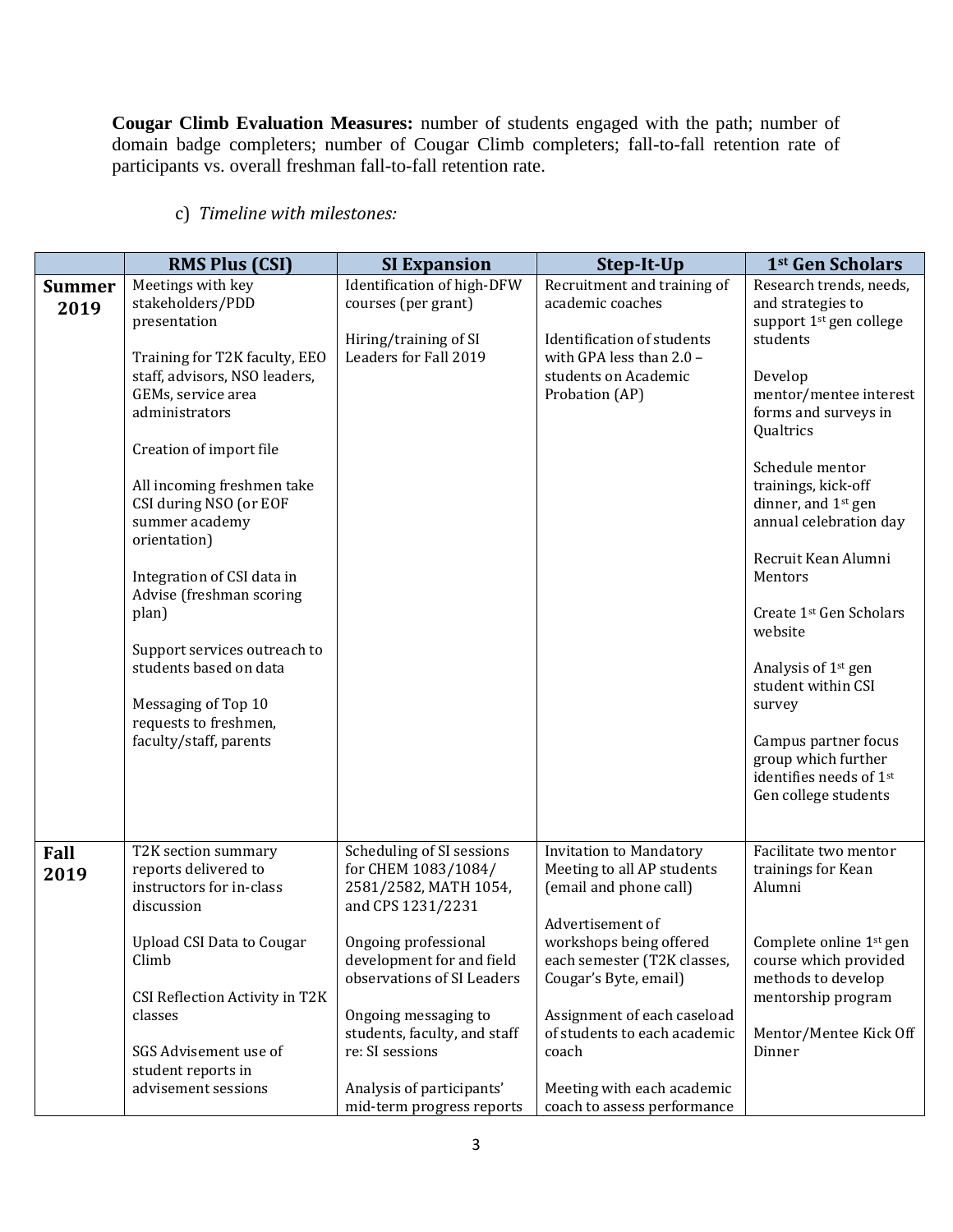|               | Continued use by support                                      |                                                         | and to fulfill CACREP                                        | Monthly                                                        |
|---------------|---------------------------------------------------------------|---------------------------------------------------------|--------------------------------------------------------------|----------------------------------------------------------------|
|               | services to invite students to                                | Identification of SI-                                   | standards requirements                                       | mentor/mentee check-                                           |
|               | programs based on need                                        | supported courses for                                   | (ongoing monitoring of                                       | ins/newsletters                                                |
|               |                                                               | Spring 2020 (per grant)                                 | academic coaches) (weekly)                                   |                                                                |
|               | MYSA data collection<br>(November 4-22)                       |                                                         |                                                              | Finalize 1 <sup>st</sup> Gen Scholars<br><b>Excel Database</b> |
|               |                                                               | Recruitment and hiring of<br>SI Leaders for Spring 2020 | Presentation of workshops<br>to AP students and other        |                                                                |
|               | Outreach to students likely to                                |                                                         | populations; reminders and                                   | Homecoming Day                                                 |
|               | transfer or undecided about                                   | Scheduling final exam                                   | appointments made via                                        | Connect                                                        |
|               | spring plans                                                  | reviews for SI-supported                                | email, Google docs, phone                                    |                                                                |
|               |                                                               | courses                                                 | calls                                                        | 1st Gen Annual                                                 |
|               | Prepare MYSA distribution                                     |                                                         |                                                              | <b>Celebration Dinner</b>                                      |
|               | materials including student                                   | Distribution of evaluation                              | Evaluation of Step-It-Up by                                  |                                                                |
|               | email, faculty<br>communications, and                         | surveys to faculty,<br>students, and SI Leaders         | students, coaches, and final<br>program assessment for Fall  | Administer end of<br>semester survey                           |
|               | <b>Blackboard announcements</b>                               |                                                         | 2019                                                         |                                                                |
|               | in T2K sections                                               | Final program evaluation<br>for Fall 2019               |                                                              |                                                                |
|               | Facilitate working meetings                                   |                                                         |                                                              |                                                                |
|               | with interested service areas                                 |                                                         |                                                              |                                                                |
|               | to process specific data and                                  |                                                         |                                                              |                                                                |
|               | distribute intervention                                       |                                                         |                                                              |                                                                |
|               | communications within one-<br>week of survey closing          |                                                         |                                                              |                                                                |
|               |                                                               |                                                         |                                                              |                                                                |
|               | <b>Upload MYSA Data to Cougar</b><br>Climb                    |                                                         |                                                              |                                                                |
|               |                                                               |                                                         |                                                              |                                                                |
| <b>Spring</b> | Training for major academic<br>advisors, EEO staff, advisors, | Training for new SI<br>Leaders for Spring 2020          | <b>Invitation to Mandatory</b><br>Meeting to all AP students | Analyze retention data<br>of 1 <sup>st</sup> gen mentees       |
| 2020          | service area administrators                                   |                                                         | (email and phone call)                                       |                                                                |
|               |                                                               | Scheduling of SI sessions                               |                                                              | 1st gen scholars'                                              |
|               | Distribution of student MYSA                                  | for CHEM 1083/1084/                                     | Advertisement of                                             | monthly events                                                 |
|               | reports to departmental                                       | 2581/2582, MATH 1054,                                   | workshops being offered                                      |                                                                |
|               | advisors                                                      | and CPS 1231/2231                                       | each semester (T2K classes,                                  | 1st Gen Scholars End of                                        |
|               |                                                               |                                                         |                                                              |                                                                |
|               |                                                               |                                                         | Cougar's Byte, email)                                        | Year Celebration                                               |
|               | Continued outreach with                                       | Ongoing professional                                    |                                                              |                                                                |
|               | service area administrators<br>re: MYSA data                  | development for and field<br>observations of SI Leaders | Assignment of each caseload<br>of students to each academic  | Secure more efficient                                          |
|               |                                                               |                                                         | coach                                                        | mentoring matching<br>software                                 |
|               |                                                               | Ongoing messaging to                                    |                                                              |                                                                |
|               |                                                               | students, faculty, and staff                            | Meeting with each academic                                   |                                                                |
|               |                                                               | re: SI sessions                                         | coach to assess performance                                  |                                                                |
|               |                                                               |                                                         | and to fulfill CACREP                                        |                                                                |
|               |                                                               | Analysis of participants'                               | standards requirements                                       |                                                                |
|               |                                                               | mid-term progress reports                               | (ongoing monitoring of<br>academic coaches) (weekly)         |                                                                |
|               |                                                               | Identification of SI-                                   |                                                              |                                                                |
|               |                                                               | supported courses for Fall                              | Presentation of workshops                                    |                                                                |
|               |                                                               | 2020 (per grant)                                        | to AP students and other                                     |                                                                |
|               |                                                               |                                                         | populations; reminders and                                   |                                                                |
|               |                                                               | Recruitment and hiring of                               | appointments made via                                        |                                                                |
|               |                                                               | SI Leaders for Fall 2020                                | email, Google docs, phone<br>calls                           |                                                                |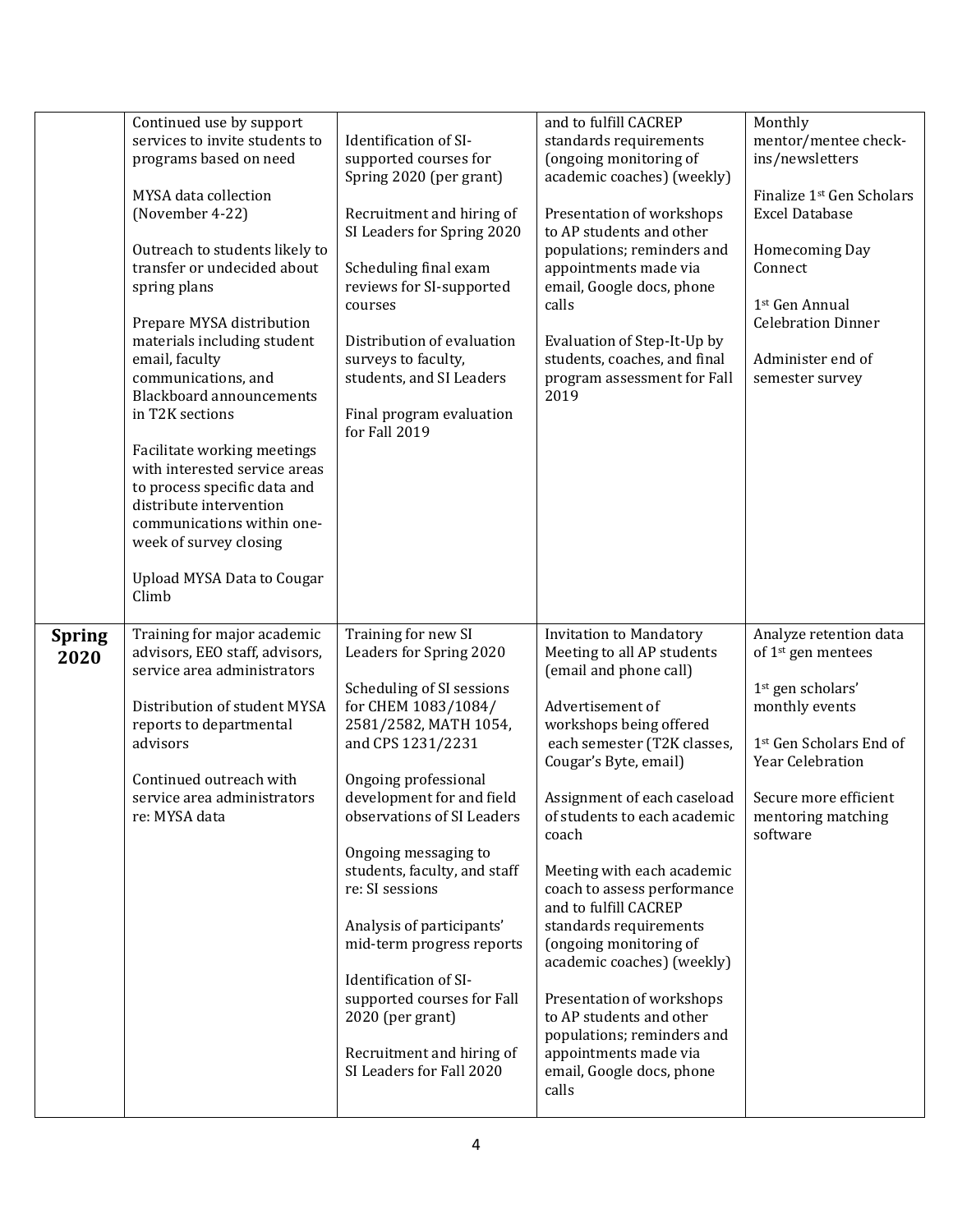| Scheduling final exam<br>reviews for SI-supported<br>courses<br>Distribution of evaluation<br>surveys to faculty,<br>students, and SI Leaders | Evaluation of Step-It-Up by<br>students, coaches, and final<br>program assessment for<br>Spring 2020 |  |
|-----------------------------------------------------------------------------------------------------------------------------------------------|------------------------------------------------------------------------------------------------------|--|
| Final program evaluation<br>for Spring 2020                                                                                                   |                                                                                                      |  |

|                       | <b>LEAP</b>                                                                                                                                                                                                                                                                                                                                                                                                                                              | <b>Family Day</b>                                                                                                                                                                                                                                                                                                                                                                                                                            | <b>Advise</b>                                                                                                                                                                                                                                                                                                                      | <b>Cougar Climb</b>                                                                                                                                                                                                                                                                                                                                    |
|-----------------------|----------------------------------------------------------------------------------------------------------------------------------------------------------------------------------------------------------------------------------------------------------------------------------------------------------------------------------------------------------------------------------------------------------------------------------------------------------|----------------------------------------------------------------------------------------------------------------------------------------------------------------------------------------------------------------------------------------------------------------------------------------------------------------------------------------------------------------------------------------------------------------------------------------------|------------------------------------------------------------------------------------------------------------------------------------------------------------------------------------------------------------------------------------------------------------------------------------------------------------------------------------|--------------------------------------------------------------------------------------------------------------------------------------------------------------------------------------------------------------------------------------------------------------------------------------------------------------------------------------------------------|
| <b>Summer</b><br>2019 | Identification of students<br>who meet eligibility criteria<br>Notification of scholarship<br>recipients to Student<br>Accounting, Financial Aid,<br>and the Office of Scholarships<br>Award letters sent out to<br>recipients via email and<br>regular mail with acceptance<br>deadline                                                                                                                                                                 | Implementation team<br>planning meetings,<br>identification of tasks and<br>point persons, creation of<br>proposed budget                                                                                                                                                                                                                                                                                                                    | Implementation team<br>planning meetings,<br>trainings, data provisioning,<br>creation of communication<br>plans, automated/<br>faculty/student alerts, tasks,<br>success scores, email<br>templates, and user teams<br>Train-the-trainer sessions<br>offered to key faculty and<br>staff across campus<br>User acceptance testing | Identification of events<br>and tasks relevant to<br>each domain within<br>Cougar Climb<br>Identification of "self-<br>reported" items within<br>Cougar Climb<br><b>Identification of Cougar</b><br>Climb incentives for<br>domain and path<br>completion<br>Socialization of Cougar<br>Climb at New Student<br>Orientation                            |
| Fall<br>2019          | Communication of<br>acceptances received to<br><b>Career Services for student</b><br>project placement sites<br>List provided to Student<br>Accounting, Financial Aid,<br>and the Office of Scholarships<br>regarding any students who<br>did not accept the award<br>$(9/15)$ to remove from<br>account<br>Students placed in project<br>sites and begin working<br>Evaluation sent out to project<br>site supervisors regarding<br>student performance | Additional meetings with<br>campus partners,<br>promotional materials<br>created, deliverables<br>ordered, space reserved<br>Website and program<br>created, invitations sent<br>out to all students via<br>email, posted on Cougar<br>Link, and also to parents<br>via the Parent Portal<br><b>Vouchers for Gourmet</b><br>Dining eateries, football<br>tickets secured<br>Recruitment of student<br>volunteers and orientation<br>sessions | Roll-out of Advise<br>Additional training sessions<br>for faculty and staff<br>Meeting with service areas<br>to identify data points<br>necessary for efficient and<br>effective reporting<br>Creation of documentation<br>for end users                                                                                           | Socialization of Cougar<br>Climb at Kean Day and<br>in T2K classes<br>Approval of "self-<br>reported" tasks in<br>Cougar Climb<br>Continued marketing of<br>Cougar Climb to first-<br>year students<br>Design and planning for<br>the Climbing Cougars<br><b>Street Team (marketing</b><br>initiative)<br>Collaborate with service<br>areas to promote |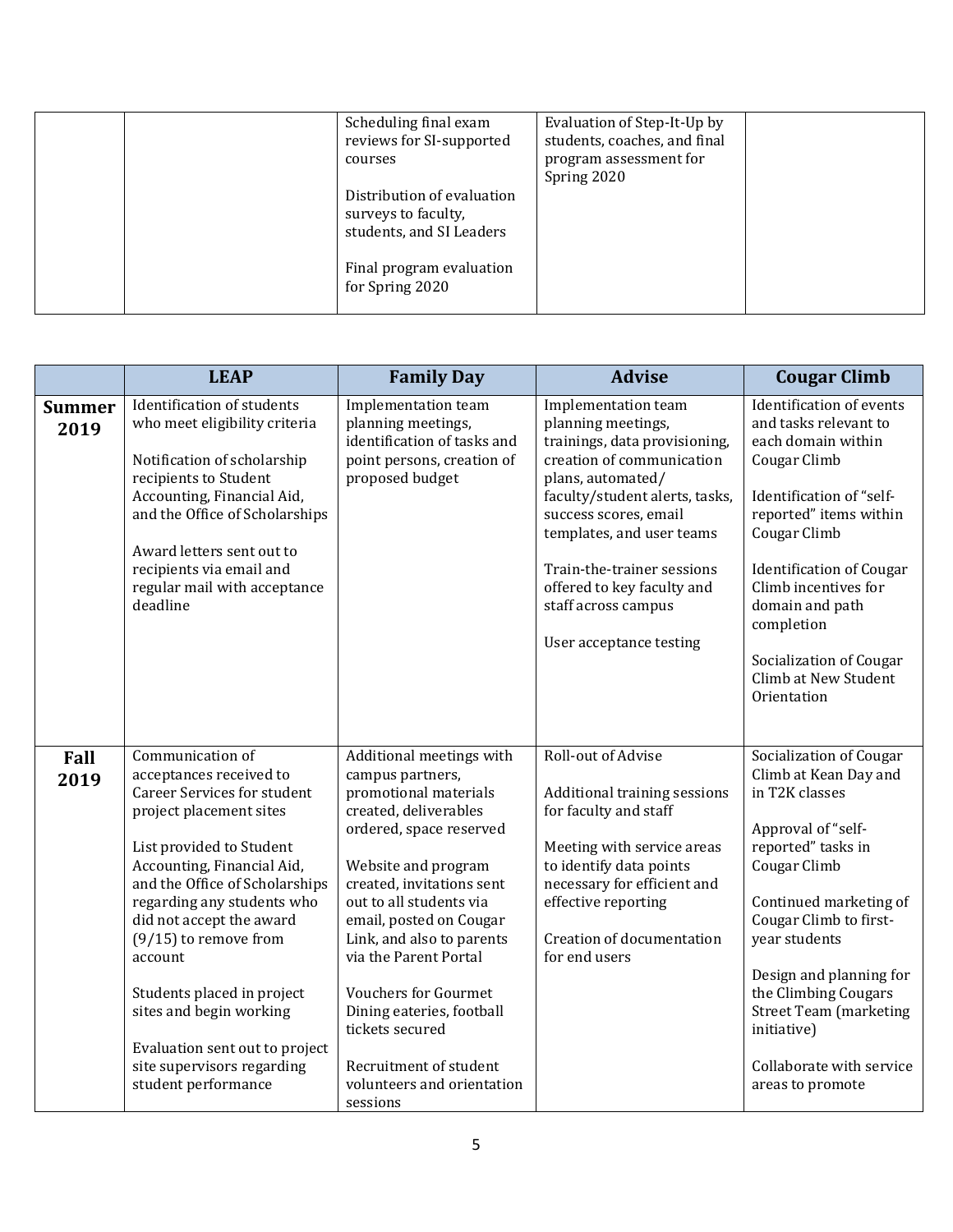|                       | Final program evaluation for<br>Fall 2019                                                                                                                                                                                                                                                                                                                                                                                                                | Final walk-through and<br>implementation team<br>meeting prior to event on<br>10/5<br>Program evaluation,<br>distribution of satisfaction<br>survey to participants | completion of guided<br>steps.<br>Incentives awarded to<br>students for domain<br>completion                                                                                                                                                                                                                                                   |
|-----------------------|----------------------------------------------------------------------------------------------------------------------------------------------------------------------------------------------------------------------------------------------------------------------------------------------------------------------------------------------------------------------------------------------------------------------------------------------------------|---------------------------------------------------------------------------------------------------------------------------------------------------------------------|------------------------------------------------------------------------------------------------------------------------------------------------------------------------------------------------------------------------------------------------------------------------------------------------------------------------------------------------|
| <b>Spring</b><br>2020 | Communication of<br>acceptances received to<br><b>Career Services for student</b><br>project placement sites<br>List provided to Student<br>Accounting, Financial Aid,<br>and the Office of Scholarships<br>regarding any students who<br>did not accept the award<br>$(1/15)$ to remove from<br>account<br>Students placed in project<br>sites and begin working<br>Evaluation sent out to project<br>site supervisors regarding<br>student performance | Family Day only occurs in<br>the fall semester                                                                                                                      | Approval of "self-<br>reported" tasks in<br>Cougar Climb<br>Continued marketing of<br>Cougar Climb to first-<br>year students<br>Incentives awarded to<br>students for domain<br>completion<br>End-of-year recognition<br>ceremony and<br>incentives for path<br>completers<br>Begin to build the<br>upperclassman<br>experience for Fall 2020 |

### d) *Implementation plan for this objective (by program):*

Implementation of Ruffalo Noel Levitz's **Retention Management System** *Plus*, a non-cognitive assessment that measures significant indicators of student success and provides earlier identification of student risk factors. Incoming, first-year students take the College Student Inventory during New Student Orientation. Data from this pre-test are shared with advisors, firstyear seminar faculty, and key campus offices in an effort to connect students to the appropriate resources at Kean to foster their success. Prior to the end of the fall semester, first-year students take the Mid-Year Student Assessment, which serves as a post-test in measuring changes in student perceptions related to academic stress, receptivity to help, and dropout proneness, among others. This is a proactive and dynamic campus-wide initiative that allows us to align resources to meet students' needs

Expansion of a **Supplemental Instruction (SI)**, a non-traditional academic assistance program that supports students enrolled in historically difficult gateway courses—those with a high distribution of D and F final grades and withdrawals—that serve as roadblocks toward persistence and retention (CHEM 1083/1084/2581/2582, MATH 1054, CPS1231/2231). Embedded support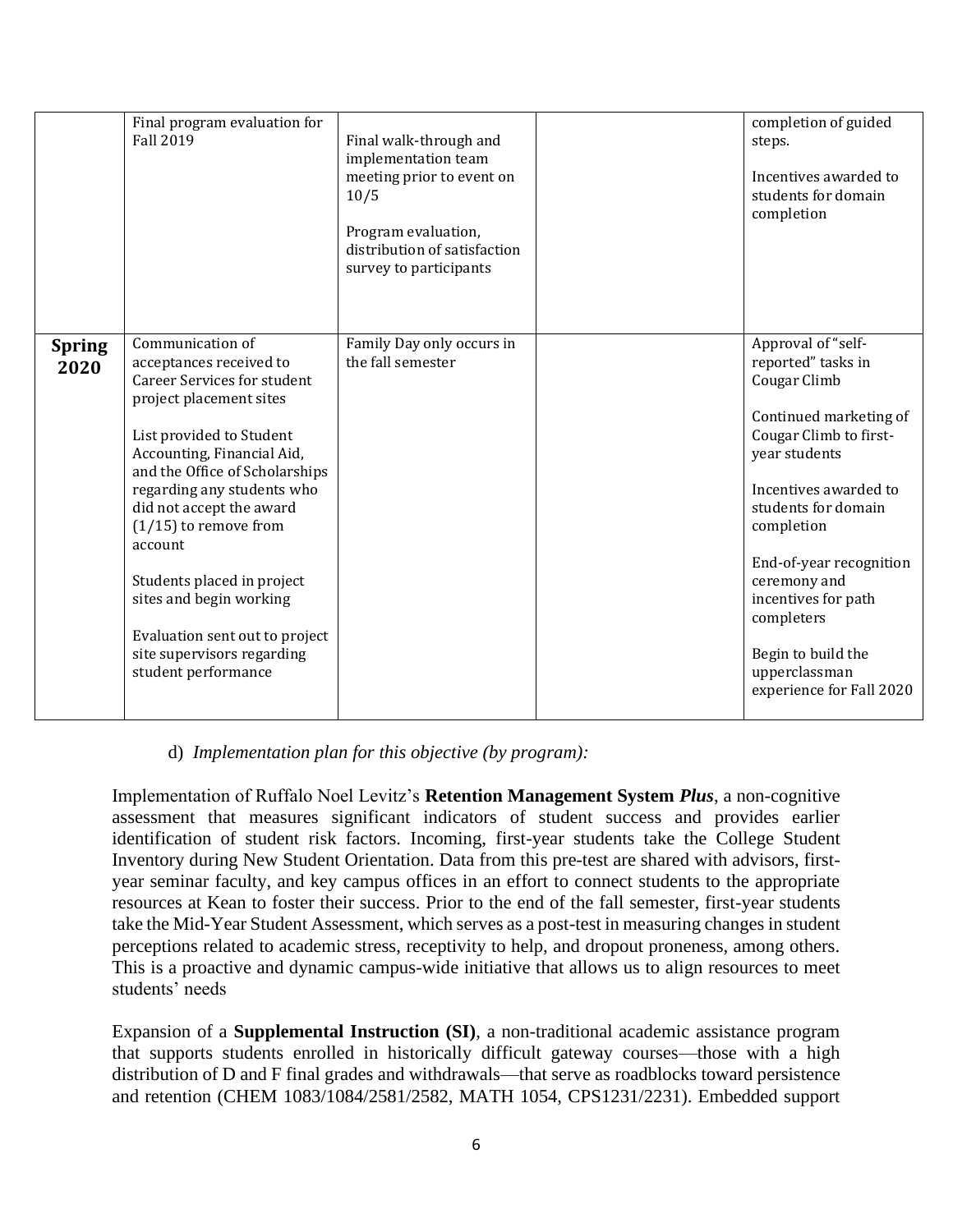is offered in the form of SI Leaders, students who have previously excelled in the respective courses and have been recommended by faculty members to serve in this leadership role. SI Leaders attend lectures and facilitate review sessions for all students currently enrolled in the targeted courses. US Department of Education Title III Strengthening Institutions grant recipient (2019-2024).

Redesign of the **Step-It-Up** program to include voluntary participation for students on Academic Probation 1 and mandatory participation for students on Academic Probation 2. Step-It-Up provides these students with academic coaches, interns from our graduate counseling program, who meet with them one-on-one on a weekly basis for the entire semester. In addition, students are required to attend success workshops facilitated by the academic coaches twice per week. Data from the 2018-2019 academic year show that 82% of students who participated in Step-It-Up returned to good academic standing in the subsequent semester. This outcome supported the redesign to mandate participation for those students facing academic dismissal.

Implementation of a 1<sup>st</sup> Gen Scholars mentoring program that pairs first-generation students with alumni mentors. The alumni mentors will provide an additional layer of support for their firstgeneration student mentees not only during their transition to college but also in their professional life after Kean, serving as a mentor from first year through graduation. The program provides a series of on-campus programs for mentors and mentees as well as additional opportunities for oneon-one engagement.

Supported Career Services in the development of the **Learn, Earn, and Persist (LEAP) Scholarship** program for rising sophomores who demonstrate both financial need and academic achievement. Criteria for eligibility include: completion of 23+ credits at Kean; 3.0 or higher overall GPA; gap between financial aid and financial obligation to Kean University is greater than \$0; Estimated Family Contribution (EFC) from the student's official FASFA is \$1,000 or less. In order to gain and maintain eligibility as a LEAP recipient, the student will register for and complete a minimum of 12 credits (per semester awarded) in an undergraduate program. LEAP recipients are assigned to a "give-back" project with or related to Kean University in the form of an institutional work study. Placements are managed by Career Services.

In collaboration with the College of Liberal Arts and other campus partners, OSS&R hosted the first annual Kean **Family Day** for families to experience Kean through the eyes of their students who are currently enrolled. As a retention initiative, this synergistic partnership between student, family and the institution helps families guide their students to appropriate resources in difficult situations and students welcome this advice and encouragement from home. Family Day offered both informative workshops on campus resources as well as family-friendly games and activities, concluding with lunch and a football game. This event fills a void for current families and students between Open House (prospective students and their families), Commencement (graduating students and their families), and Homecoming (alumni and their families).

Kean University recently implemented **Ellucian CRM Advise,** a platform that provides a consistent, cohesive, and personalized approach to each student's success planning from first semester through graduation. The Advise CRM unifies faculty and staff visibility into student performance, case management, and outreach through integrative tools that provide greater team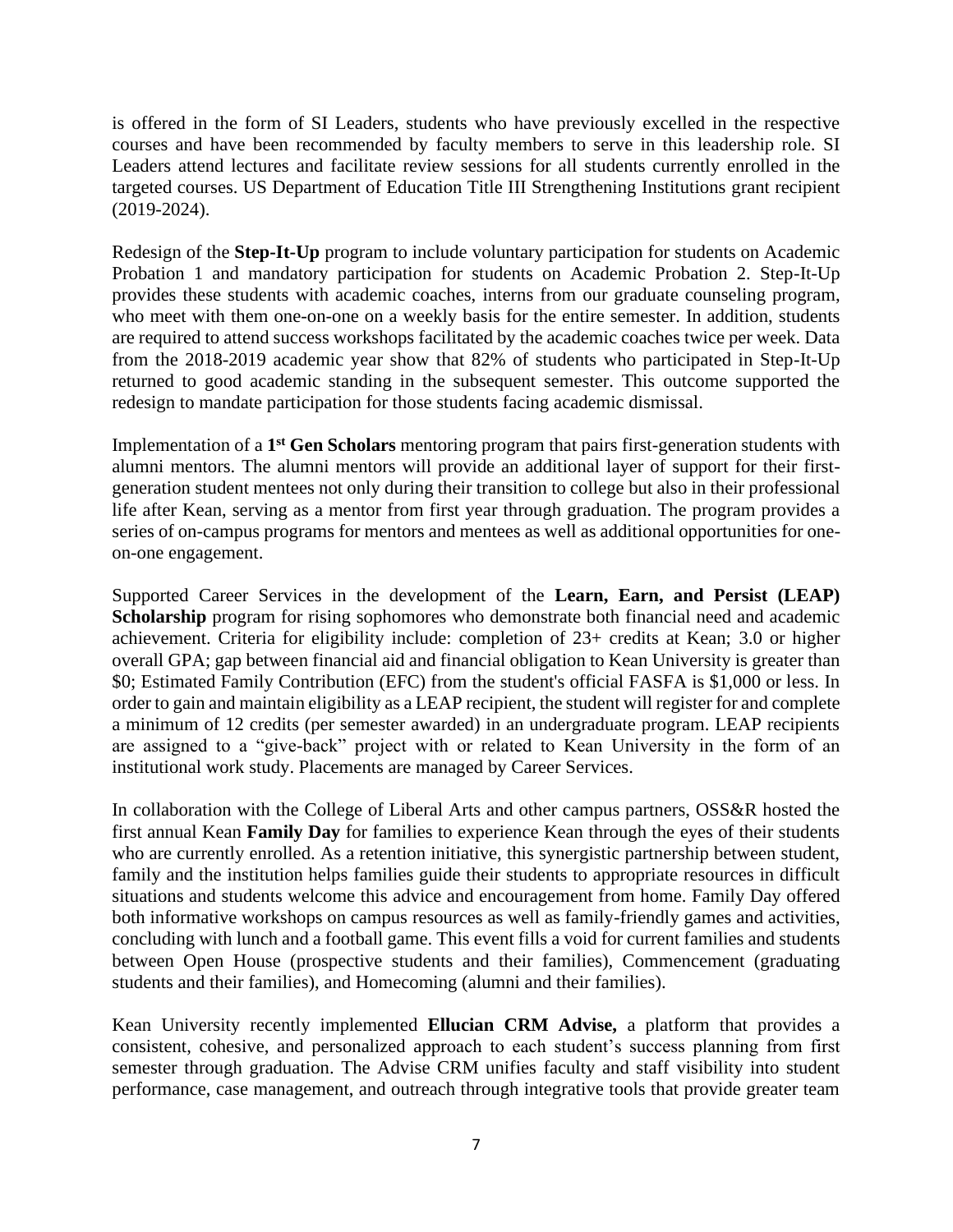integration. Advise identifies student risk level and prioritizes early alerts, while automating targeted communication plans using live data in an effort to increase engagement, retention, and success outcomes. Although Advise is currently being used to monitor all Kean students, a heightened focus is placed on student populations that traditionally exhibit higher risk factors.

Roll-out of **Cougar Climb**, a co-curricular path that's designed to promote active student engagement with the ultimate goal of timely graduation and a successful career. As a unique achievement challenge, the Cougar Climb highlights six unique domains including: Academic Engagement, Career Development, Health and Wellness, Social Engagement, Civic Engagement, and Global and Cultural Awareness. Students are able to complete tasks, monitor progress and set co-curricular goals. The pathway assists students by tracking their progress as they move through each domain to Cougar Climb completion. The program is designed for all students and can be tailored to fit specific involvement needs and aspirations.

In addition to the aforementioned initiatives for the 2019-2020 AY, OSS&R is also meeting **Strategic Plan Goal 2 (Attract and Retain Students)** through a series of comprehensive outreach strategies during the Fall 2019 semester, including but not limited to the following: Writing Placement Exam Boot Camp; Forfeiture Outreach; First-Year Calling Project; Withdrawal Advisement; Exit Survey Analysis; Advisement Weeks; Snack and Chat; Learning Commons Retention Analysis; Stop-Out Calling Project; KIPP Student Advisement; and Academic Early Alert/Murky Middle Outreach.

### **Part II: Summary of the State of OSS&R**

A) Overall Summary of the Year

**Retention Management System** *Plus* **(CSI/MYSA):** CSI - 98% Return Rate (1,793 total respondents); 1,205 scored <63% in their desire to transfer, meaning they had a desire to remain at Kean University; 588 scored between the 69th and 99th percentile for desire to transfer, meaning they had an interest in transferring.

As part of the 2019-2020 implementation of the CSI, a follow-up survey was conducted and accessible [HERE.](http://ku.co1.qualtrics.com/jfe/form/SV_1B4wHhTCqVSaNLL) This survey was completed by 453 students. Below is the aggregate data followed by an analysis of the data.

*Based on your CSI Student Report, what do you think are the top three things that will guide your success at Kean University? The top three scores are highlighted in green.*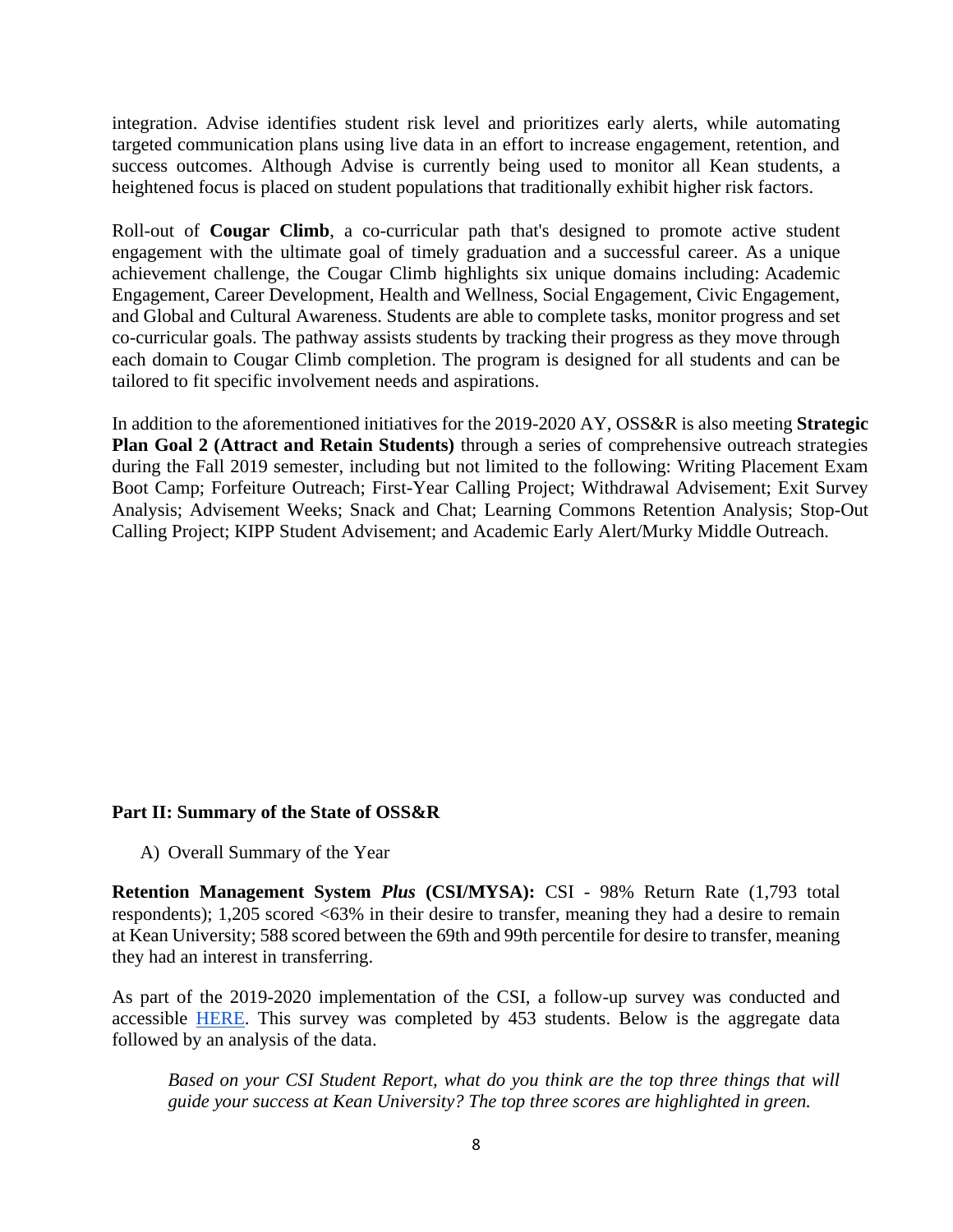*32.6% (148/453) My Study Habits*

*7% (36/453) My reading interests*

*13% (59/453) My verbal and writing confidence* 

*11% (51/453) My math and science confidence* 

*32% (145/456) My desire to finish college*

*7% (33/453) My experience with previous teachers*

*20% (92/453) My social engagement*

*18% (86/453) My family support*

*9% (43/453) My capacity for tolerance*

*28% (130/453) My career plans*

*6% (31/453) My financial security*

*12% (56/453) My willingness to seek academic assistance*

*5% (24/453) My willingness to seek personal counseling*

*6% (30/453) My willingness to seek social engagement*

*9% (43/453) My willingness to seek career guidance*

*4% (19/453) My willingness to seek financial guidance*

What is interesting about this data is that the Top 10 Indicators for FA19 were primarily around career exploration and major exploration. The self-report data aligns with the data accessible through the datacenter highlighting the importance and the eagerness to identify a major, gain professional experiences, and pursue a meaningful career. As the converse, below is the data for self-reported challenges:

*Based on your CSI Student Report, what do you think are the top three things that will potentially serve as challenges to your success at Kean University?*

*24% (113/453) My Study Habits*

*19% (90/453) My reading interests*

*16% (76/453) My verbal and writing confidence*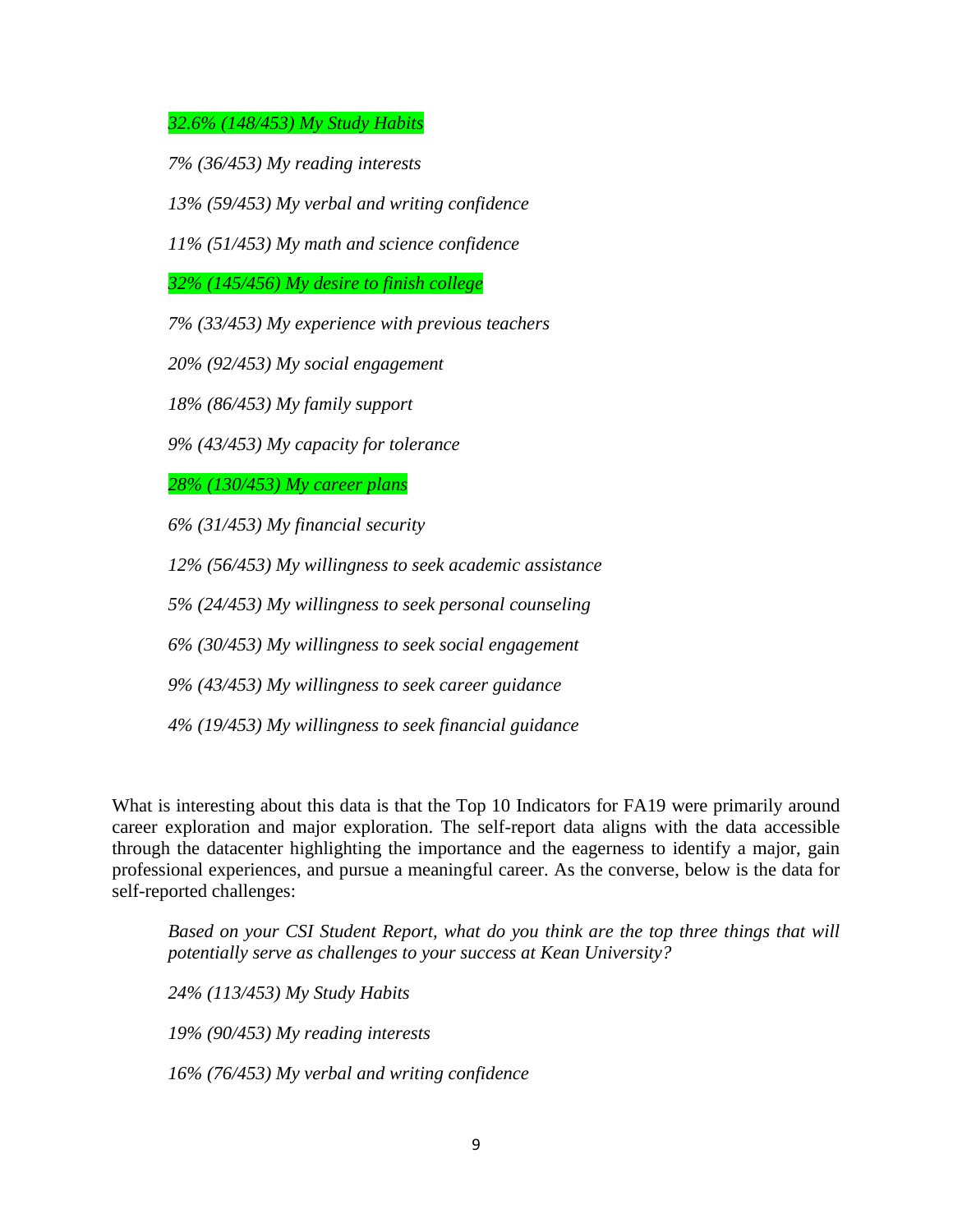*18% (85/453) My math and science confidence* 

*0% (0/456) My desire to finish college*

*6% (31/453) My experience with previous teachers*

*14% (65/453) My social engagement*

*0% (0/453) My family support*

*9% (44/453) My capacity for tolerance*

*7% (32/453) My career plans*

*18% (85/453) My financial security*

*14% (64/453) My willingness to seek academic assistance*

*8% (39/453) My willingness to seek personal counseling*

*5% (23/453) My willingness to seek social engagement*

*5% (23/453) My willingness to seek career guidance*

*4% (21/453) My willingness to seek financial guidance*

There are two interesting observations from this data which includes that unanimously, students indicated that their family is there to support and also, they have a desire to finish college. At the same time, these items were not scored highly in regards to the prior question (guidance). Whereas students were able to identify things that would guide them, students seemed to be more neural in responding to the challenges. This may be an indication that students, at the time of distribution were unsure of that challenges they would experience and similarly, contributions to those challenge.s

Within this distributed survey, students were also asked how they defined success at Kean. For this open-ended question, there were 278 responses and of those responses, 36% of students indicated graduation or graduating as a measure of success and similarly, multiple students referenced high performance in courses either through GPA or actually earned letter grades.

Most notably for the inaugural administration of the CSI is the student engagement through their T2K sections.

- 100% of T2K instructions received a summary report from the RNL data center specific to students in their T2K section. Of those courses, we know that most students engaged with their student report in one or more of the following ways:
	- Course discussion regarding the Top 10 Indicators
	- Reflection on their CSI versus the MYSA
	- During academic advising for SP20
- 100% of First-Year Students and Faculty received a communication through UR regarding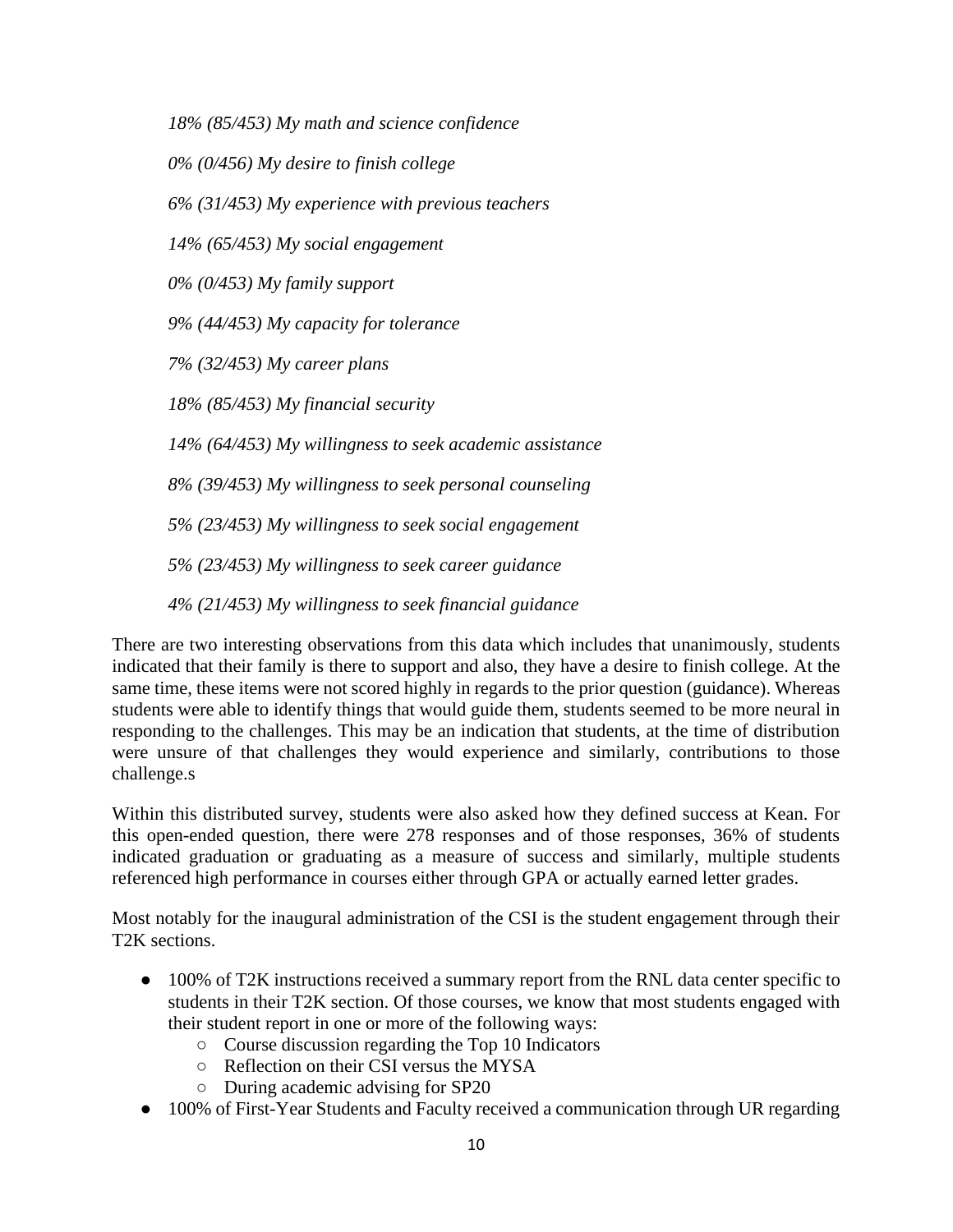the Top 10 indicators

- Units across divisions requested and had access to the data center including, but not limited to:
	- Career Services
	- Center for International Services
	- Health Services
	- Counseling Services
	- Learning Commons (Tutoring, Writing, Public Speaking)
	- School of General Studies
	- Academic Advisors
	- Center for Leadership and Service

Additionally, the Office of Student Success and Retention evaluated retention rates for FA19 to SP20 as well as FA20 to FA21 based on those who completed the CSI.

- **100%** started classes in FA19 AND completed the CSI
- **91.2% -** retained for SP20
- **74.9%**  retained for FA20

Similarly, OSS&R evaluated the retention of students who did not complete the CSI, highlighting the impact that early disengagement can have on retention.

- **100%** who did not complete the CSI and started classes in FA19
- **52%** retained for SP20
- **42%** retained to FA20

Since incoming students who did not complete the CSI would not have access to a student report they would not be included in tailored outreach through Career Services, the Learning Commons, advising, etc. Additionally, they would not have access to the materials to successfully engage in their CSI specific assignments through T2K. As a result of this information and perspective, we recommend providing some type of early intervention to those who do not engage with the CSI during the summer prior to their first year at Kean.

MYSA - 81% Return Rate (1,401 total respondents); 88% plan to complete their degree at Kean University. Of those who completed the MYSA, 1,028 indicated that they would choose Kean University again if given the opportunity to do their first semester of college again. All student reports were shared with their Major Primary Advisor, encouraging them to use the data to guide their student interactions during the spring 2020 advising sessions in preparation for the fall 2020 term as well as assist in fostering smooth transition from SGS to departmental advising.

SYSA - Launched the Second-Year Student Assessment at Kean-Skylands with 31 students responding. Of Kean Skylands Students, 1 out of 10 have >85% score when it comes to Academic Confidence. It seems like many of the students are passionate about developing their leadership skills and/or are confident in their leadership skills. All students were >50%, excluding one student who was in the 20th percentile. The SYSA will launch for all transfer students in Fall 2020.

As a way to create awareness and provide support for a successful implementation and adoption of the CSI, MYSA and SYSA, OSS&R curated [THIS s](https://sites.google.com/kean.edu/ellucian-crm-advise/student-retention-suite_1)upport site, highlighting each of the three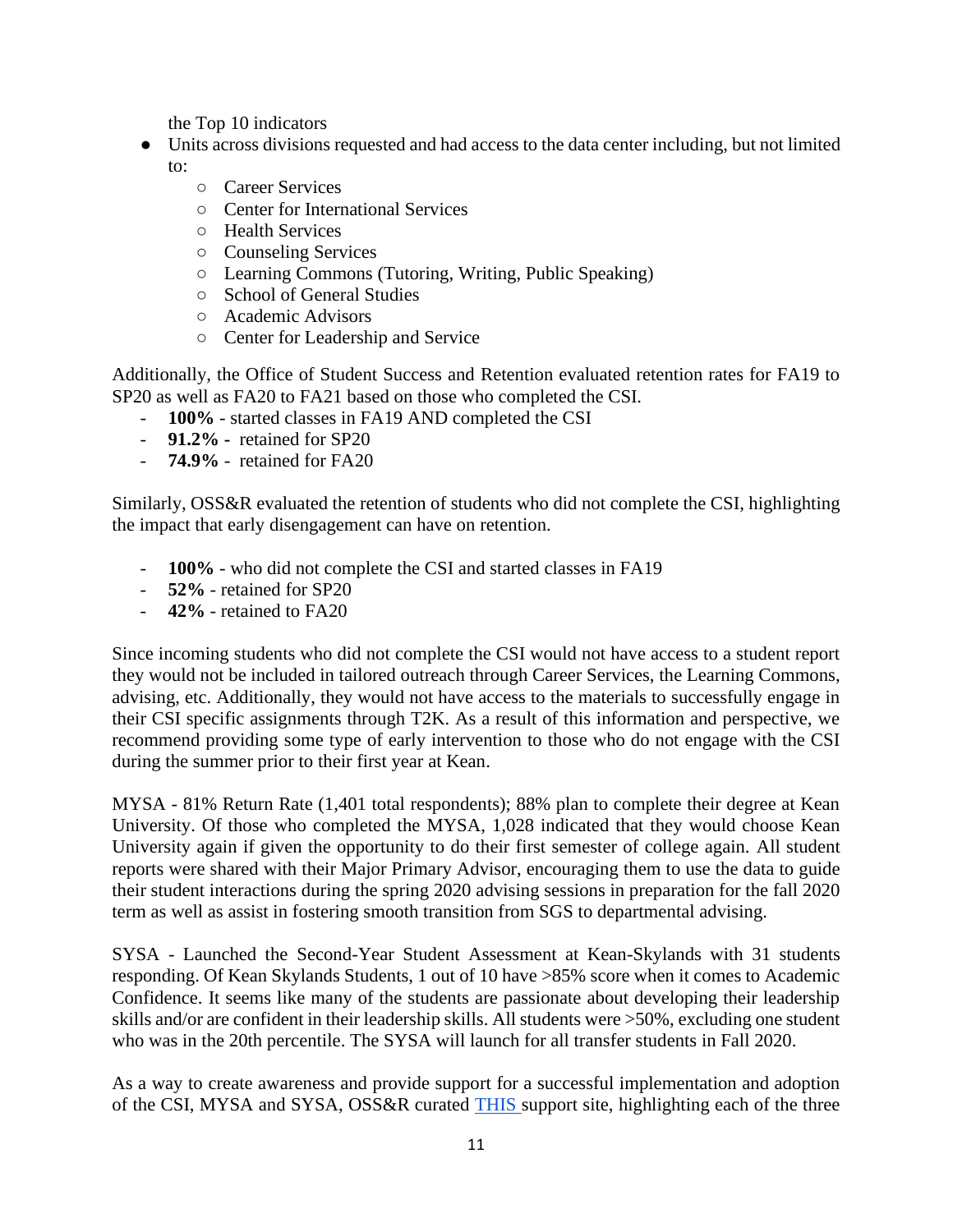resources and how data can be used to support student success. Since this was the first year of this initiative, so no prior year data is available for comparison.

**Supplemental Instruction (SI):** Fall 2019 saw the beginning of a major expansion of the SI program at Kean University to support additional courses through the hiring of additional SI Leader staff. This expansion is funded by a \$1.5 million U.S. Department of Education Strengthening Institutions program grant that was awarded to Kean's SI program, as well as a \$1.7 million National Science Foundation grant in partnership with the department of Computer Science.

Fall 2019: 31% of all enrolled students in SI-supported courses (380/1,223) made 1,805 visits to Supplemental Instruction (SI) sessions during the fall 2019 semester. Overall visits increased by 368% from fall 2018 (386 visits) to fall 2019 (1,805 visits). The average number of visits per student for the SI program was 4.75, a 40% increase from fall 2018, which averaged 3.39 visits per student.

Spring 2020: 19% of all enrolled students in SI-supported courses (519/2,698 students) made 2,141 visits to Supplemental Instruction (SI) sessions during the spring 2020 semester. Overall visits increased by 455% from fall 2018 (386 visits) to spring 2020 (2,141 visits), 363% from spring 2019 (462) to spring 2020 (2,141), and 19% from fall 2019 (1,805 visits) to spring 2020 (2,141 visits). The average number of visits per student for the SI program was 4.13, a 22% increase from fall 2018, which averaged 3.39 visits per student, a 23% decrease from spring 2019 (5.37 visits per student), and a 13% decrease from fall 2019 (4.75 visits per student). A decrease in average visits per student from fall 2019 could be due to moving to a remote environment for Covid-19.

Across all SI-supported courses during the fall 2019 semester, the mean final course grade for students who did not participate in SI was 2.1. The mean final course grade for students who attended SI throughout the semester was 2.5, representing a 19% increase in average course grade for participants.

As of 5/29/2020 with only 484/519 students recorded, across all SI-supported courses during the spring 2020 semester, the mean final course grade for students who did not participate in SI was 3.1. The mean final course grade for students who attended SI throughout the semester was 2.94. (2% decrease from spring 2019: 3.0), representing a 5% decrease in average course grade. This can be due to moving to a remote environment about halfway into spring 2020 from the Covid-19 pandemic.

On an end-of-semester assessment survey, in fall 2019, 89% of SI participants who completed the survey (72/81) indicated that SI sessions were "extremely helpful" or "very helpful" to their success in the respective course, and 78% of participants (63/81) indicated that they were "extremely likely" or "very likely" to attend SI if offered in future courses.

Spring 2020, we found that in a traditional setting, 98% of SI participants who completed the survey (50/51) indicated that SI sessions were "extremely helpful" or "very helpful" to their success in the respective course (6% increase from fall 2018), and 94% of participants (45/51) indicated that they were "extremely likely" or "very likely" to attend SI if offered in future courses (4% increase from fall 2018). In a remote setting we found that, 88% of participants (45/51) indicated that SI Sessions were "extremely helpful" or "very helpful" to their success in the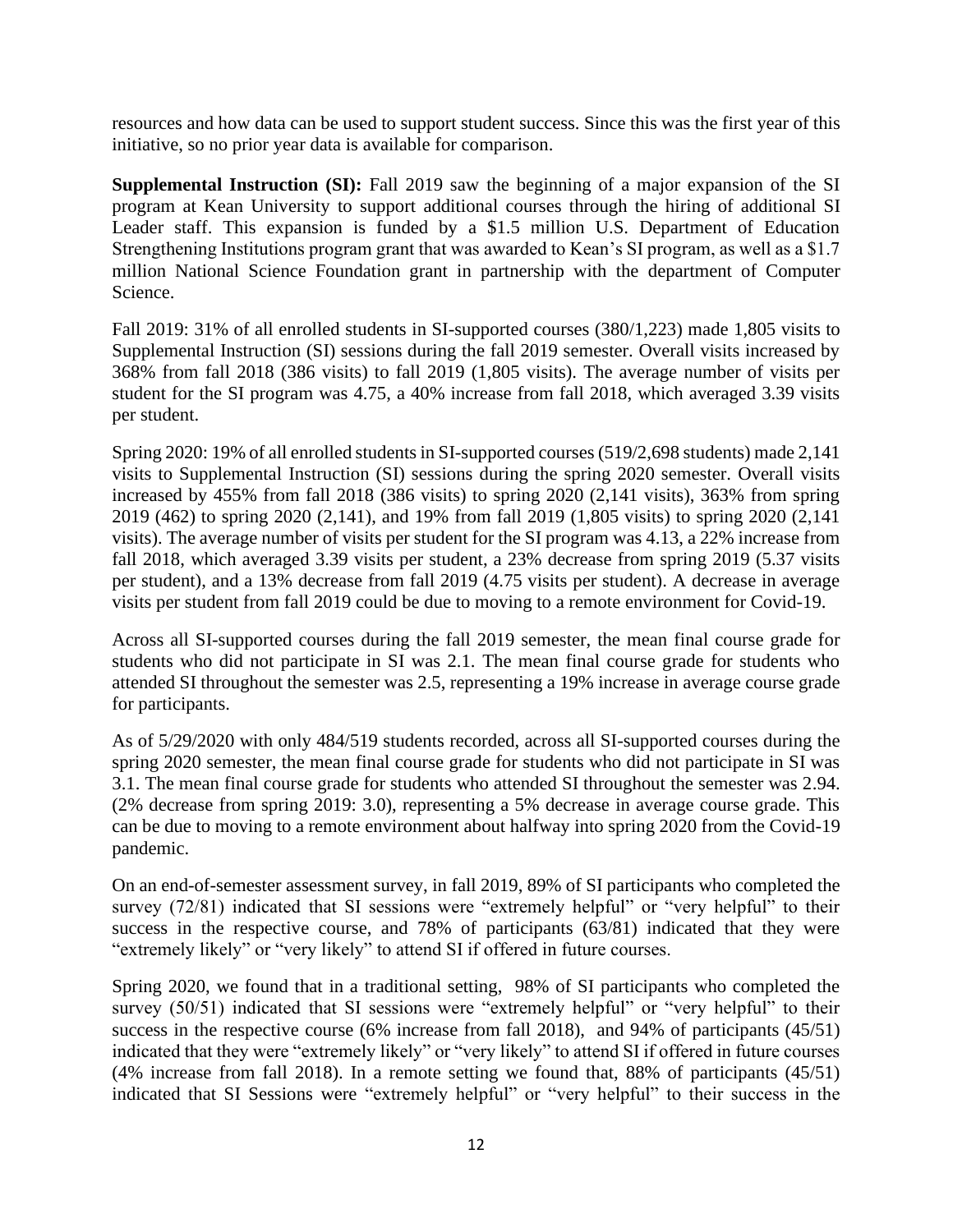receptive course, and 76% of participants (39/51) indicated that they were "extremely likely" or "very likely" to attend SI if offered in future courses. Both traditional and remote SI environments have shown positive results, however, traditional SI Sessions are seen as 10% more helpful and 18% more likely to attend again. This was the first semester remote SI Sessions were implemented due to Covid-19, therefore, no prior year data is available for comparison.

**Step-It-Up:** 54 students on academic probation for the first time (AP1) and 175 students on academic probation for the second time (AP2) participated in the Step-It-Up program in fall 2019. Overall, 84% of all participants returned to good academic standing at the conclusion of the semester (a 2% increase over last year). Of the students who did not participate in the program, only 23% returned to good academic standing (above 2.0 cumulative GPA).

123 students on academic probation for the first time (AP1) and 148 students on academic probation for the second time (AP2) participated in Step-It-Up during the spring 2020 semester. Overall, 79% of the participants returned to good academic standing at the conclusion of the semester (this reflects a 3% reduction as compared to fall 2019 due to Covid-19 related issues and the associated challenges of transitioning to a remote learning environment). Of the students who did not participate in the program, only 21% returned to good academic standing.

In addition, the program redesign to support AP2 students proved successful: 70% of the AP2 participants returned to good academic standing at the conclusion of fall 2019, and 67% returned to good academic standing at the conclusion of spring 2020, whereas in spring 2019, only 52% progressed. Continuing the model of strongly encouraging participation from AP2 students is highly recommended for future semesters.

Overall, 100% of survey respondents agreed or strongly agreed that having an academic coach was beneficial during their time in the Step-It-Up program in both fall 2019 and spring 2020 semesters.

**1st Gen Scholars:** During the 2019-2020 academic year, the 1<sup>st</sup> Generation Scholars Mentorship Program was offered as an additional layer of support to 50 first-generation first-time freshmen. 35 Kean Alumni self-selected to serve as mentors for the 50 first generation freshmen.

97% of FA19 freshmen who identified as a First-Generation student on the College Student Inventory (CSI) and fully participated in the 1<sup>st</sup> Generation Scholars Mentorship Program during the fall 2019 term registered for spring 2020 as compared to their non-participating first-generation peers, of whom, only 88% persisted the following semester. Further (as of 5/21/20), 82% of 1st Gen Scholars are registered for fall 2020, which is nearly 20% higher than their non-participating first-generation peers, of whom, only 65% are currently registered for next term.

FA19 1st Gen Scholars also finished the fall 2019 semester with an average cumulative GPA of 3.06. This represents a 14.6% increase in GPA as compared to their non-participating firstgeneration peers (2.67). 1st Gen Scholars finished the 2019-2020 academic year with an average cumulative GPA of 3.00 and 50% achieved Dean's List recognition. This represents a 15% increase in GPA as compared to their non-participating first-generation peers (2.55).

94% of survey respondents indicated that they are satisfied, very satisfied, or extremely satisfied with the 1<sup>st</sup> Generation Scholars Mentorship Program.

This was the first year of this initiative, so no prior year data is available for comparison.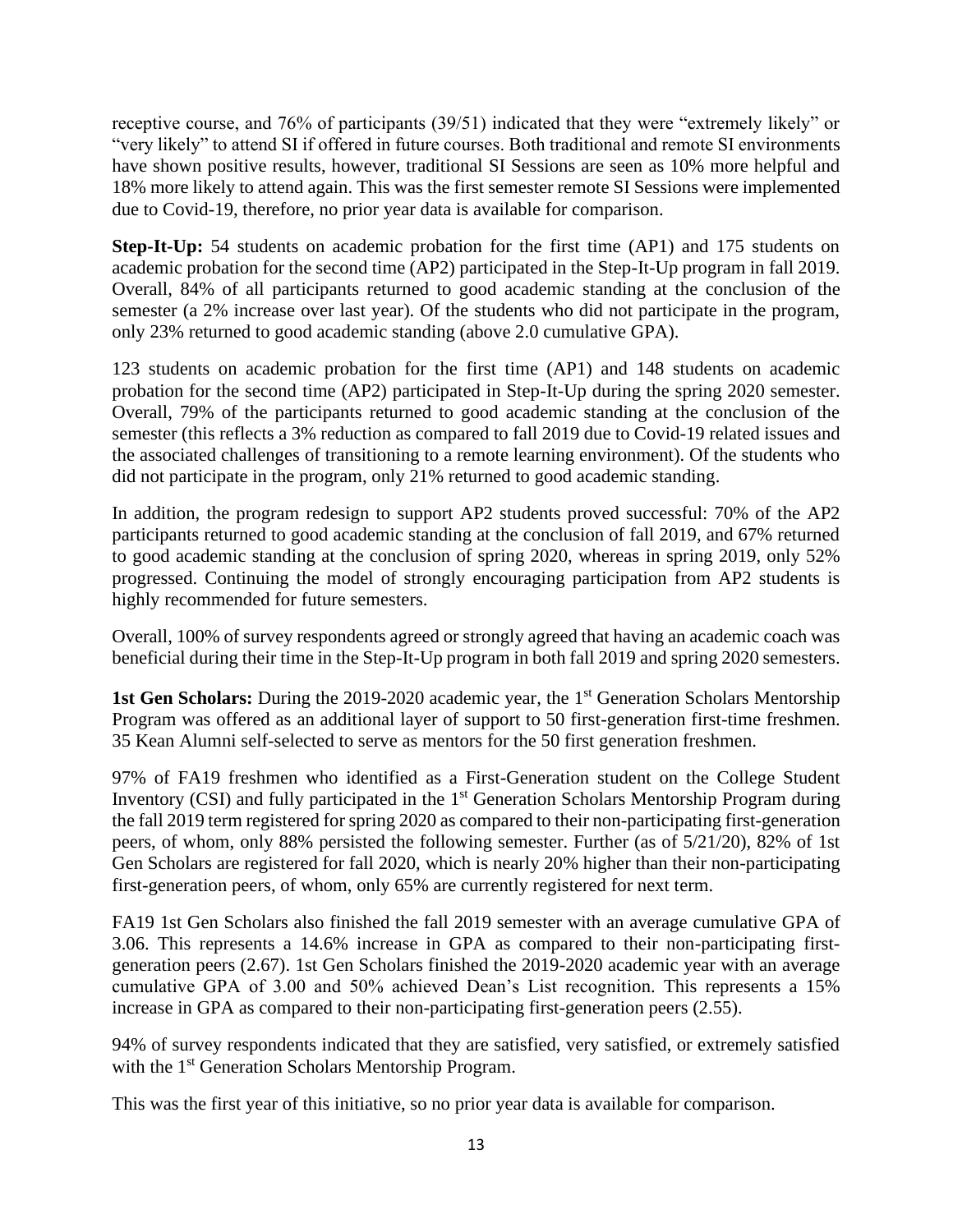**LEAP Scholarship Program:** Fall 2019: 77 returning sophomores were eligible to receive the inaugural LEAP Scholarship in fall 2019; 62 (81%) accepted the scholarship and were assigned Kean "give-back" projects, of which 21% evolved into internships. Of the 62 fall LEAP participants, 92% made satisfactory progress toward their assigned LEAP projects and were in compliance; 100% registered for and persisted to the spring 2020 semester; 77% maintained a 3.0 or higher GPA at the end of the fall semester.

Spring 2020: 44 graduating seniors were eligible to receive the LEAP Scholarship in spring 2020; 11 (25%) accepted the scholarship and were assigned Kean "give-back" projects, of which 18% evolved into internships. *Note:* many seniors responded that they could not find time for the project due to field work required by their major in their final semester. Of the 11 spring LEAP participants, 73% were in compliance with their LEAP give-back projects.

Further, 18/19 respondents (95%) indicated that they were proud to be a LEAP Scholar, and 17/19 (89%) indicated that participating in LEAP positively affected their experience at Kean.

This was the first year of this initiative, so no prior year data is available for comparison.

**Family Day:** Kean University hosted 654 attendees at its first Family Day. Of the programs offered, Career and Internships (58), Financial Aid and Scholarships (26), Study Abroad/WKU (16), and the Liberty Hall tour (54) were the most highly attended. Of the 40 student volunteers who signed up to work Family Day, 100% completed hours. 80% of survey respondents (82 attendees) indicated that they were likely or very likely to attend a future Family Day event, ranking their overall experience as a 4-or-5 on a 5-point Likert scale.

This was the first year of this initiative, so no prior year data is available for comparison.

**Ellucian CRM Advise:** Ellucian CRM Advise, while working since early fall 2019, the first Enrolled and Not Registered (ENR) Communication Plan was launched on November 20th, performing outreach via email to 3,096 students who aligned with the criteria built in the system. Follow-up communication was conducted on a bi-weekly basis to students who were coded as ENR for the spring 2020 term. The Fall 2020 Enrolled and Not Registered (ENR) Communication Plan launched on April 28, 2020. A total of 3,886 students entered into this communication plan and received tailored communication from their Academic Advisor, EEO or PASSPORT Counselor or the Office of Student Success and Retention depending on the nature of a possible hold on their account, encouraging them to register and connect with faculty and staff for additional support related to this process specifically.

- **113** faculty advisors have added their office hours to Advise to be viewed in the Student Experience.
- As of May 21, 2020, **2,077** notes and **247** posts (used interchangeably) in the system for advising.
- As of May, 21, 2020, **10,497** emails have been sent to students via Advise.
	- o **5,236** of which were sent by faculty through the system vs.
	- o **5,261** of which were sent as a result of a triggered communication from an Alert raised by the Faculty or Student Experiences.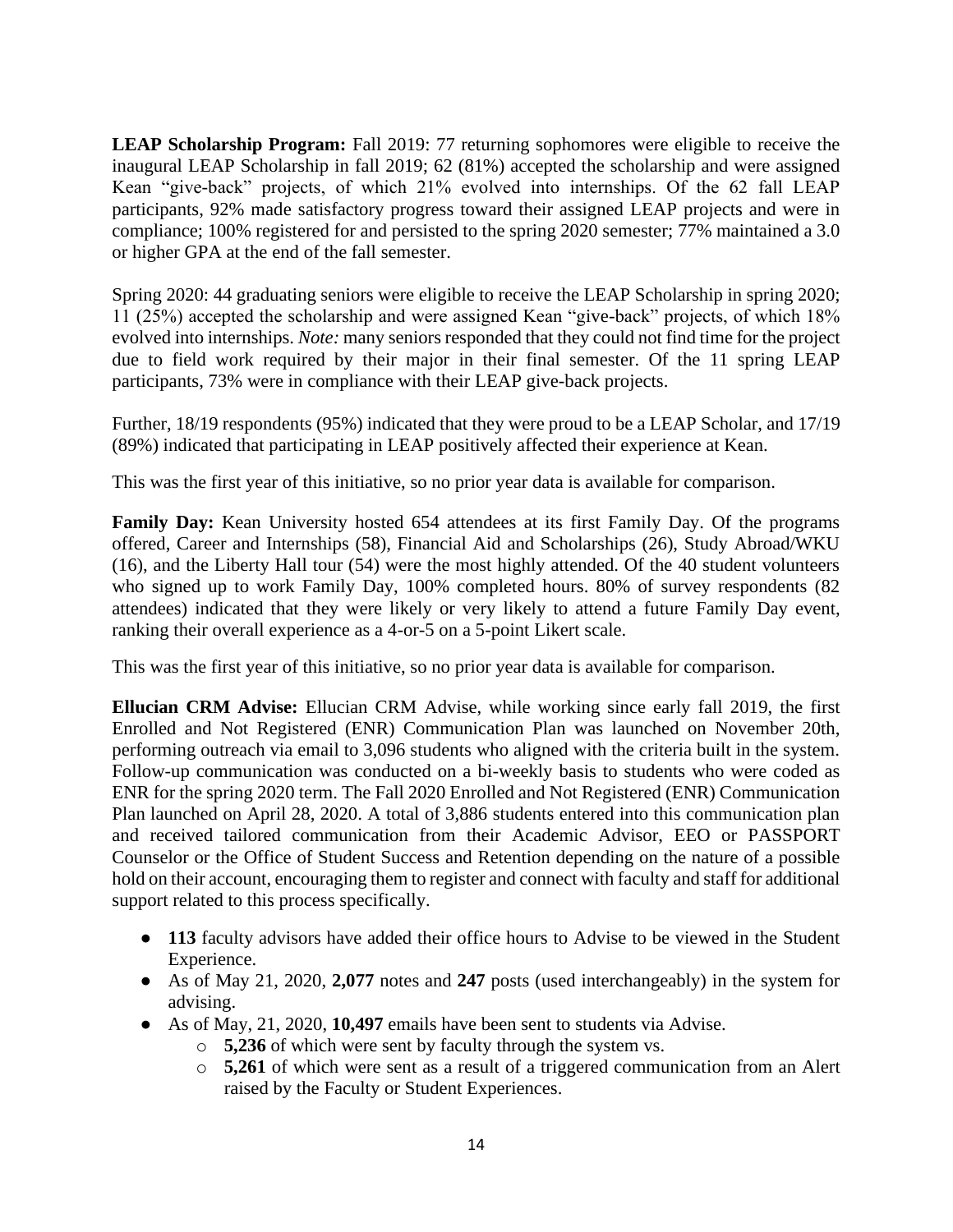- **33,375** Alerts have been raised since January 1, 2020
	- o **32,969** through Automated Alerts
		- **ENR** for Spring 2020 (ran through add/drop)
		- ENR for Fall 2020
		- $\blacksquare$  Enrolled in <12 credits
		- **Student Placed on Academic Probation**
		- Student has history of frequent withdrawal
	- o **323** Raised in the Faculty Experience
		- **132** Missing Assignments
		- **88** Multiple Absences
		- **29** Unsatisfactory Work
	- o Designed and built the Kean Advise Support Site via Google Sites with more than **500** visits through the bit.ly link.
- Engagement Lists and saved views continue to be built based on requested data from different departments. Early adopters of the system include:
	- o School of General Studies
	- o College of Business and Public Management
	- o School of Health and Human Performance
- Additional saved views have been created for Career Services, Learning Commons, EEO and Office of Student Success and Retention Programs, more specifically, the Step-it-Up and Supplemental Instruction programs.
- Saved views were created for each advisor including a list of all advisees as well as advisees who align with ENR criteria.
- Enrolled and Not Registered Process for Fall 2020
	- o Launched on May 1, 2020 and again on May 7, 2020 to 5,600 students
		- **2,471** ENR w/o a Hold
		- **3,003** ENR w/ A1 Hold
		- **358** PASS or EEO Hold
		- **548** LX or OFB Hold
	- o As of May, 21, 2020, **4,467** students are ENR
		- **2,361** Have an A1 Hold
- SalesForce Configuration, allowing emails in numbers exceeding 1,000 recipients to be sent immediately through Advise. As of May, 22, 2020, there are two SalesForce accounts in Advise (Office of Student Success & Retention and Gilly Scott). Additional accounts will hopefully be added for Fall 2020:
	- o Career Services
	- o Learning Commons
- Student Scheduling Function has been activated. Additional support sessions for this function will be marketed and added to the following departments during the summer months:
	- o EEO and PASSPORT
	- o Academic Advisors
	- o Career Services
	- o Financial Aid
	- o Step-it-Up Program
	- o Athletics (Kimberly DeRitter)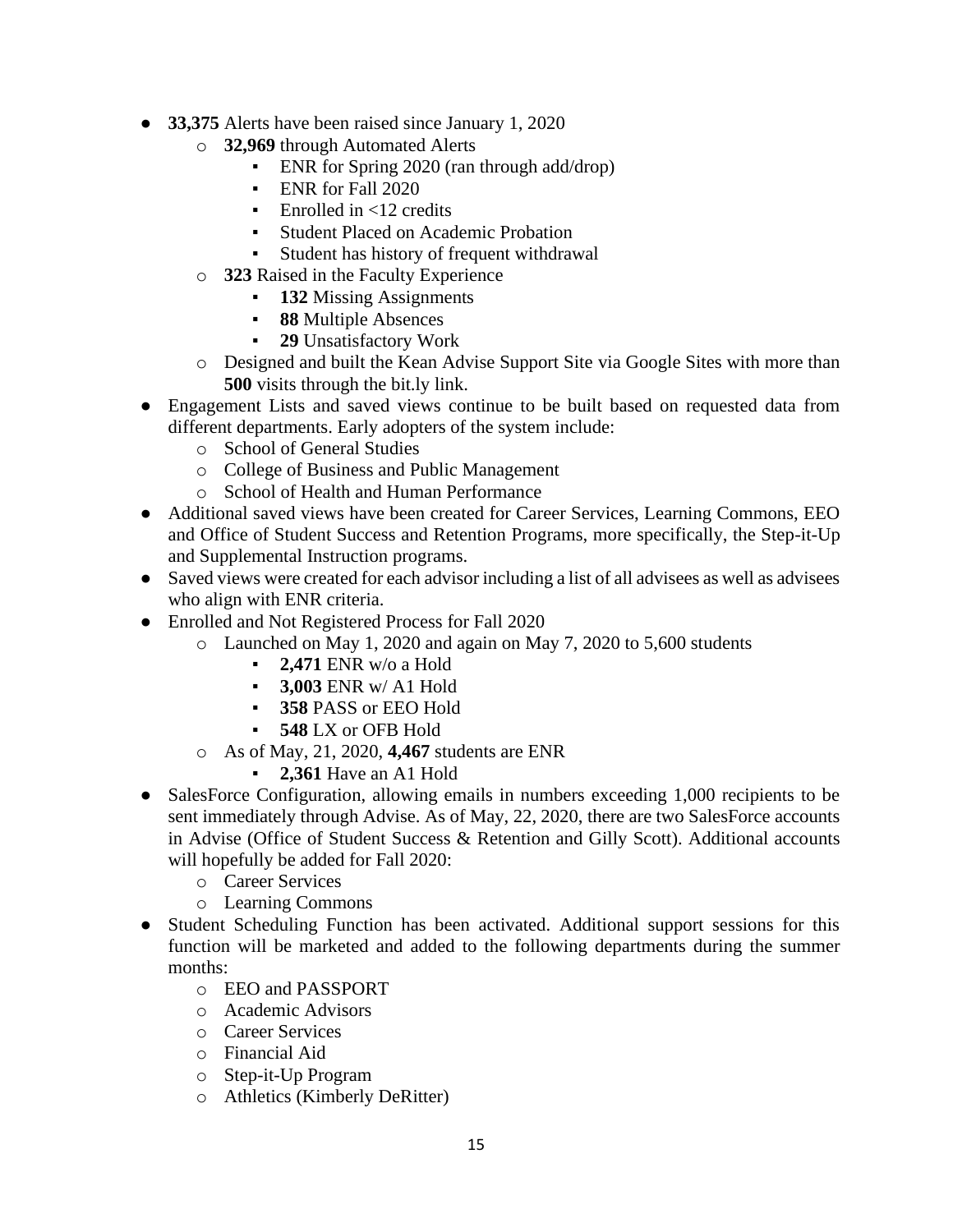- Engagement lists have been created to conduct assessments on the following:
	- o Graduation Rates
	- o ENR w/ Hold
	- o ENR w/o Hold
	- o Student Athletes
	- o EEO and PASSPORT
- Student Academic Support Service use data has been added to Advise to support program function.
- The Teams Function has been organized for the following areas:
	- o Health and Human Performance
	- o Business
	- o Doctor of Physical Therapy Program
	- o All CLA Departments
	- o Career Services
	- o UCVTS
	- o Kean\_Skylands
	- o Kean\_Ocean

\*Teams allow members to view saved views and students related to their specific team. It is also helpful to have this built in preparation for additional SalesForce accounts to be added as well as Twillio for texting capabilities.

### **Accomplishments Student Experience:**

- A short video was created for the Ellucian CRM Advise Student Experience that went out via the registration communication sent to students.
- The Kean Student Experience has been accessed 2,729 times based on the bit.ly link.
- **83** Raised in the Student Experience
	- **33** Requesting the option to drop a course or change a major
	- **32** Individual Reasons

**The Cougar Climb:** When assessing the student involvement in the Cougar Climb and how it has affected retention, we found that the more progress a student has made on the pathway, the more likely they are to be retained.

| <b>Raw Total</b> | <b>Percentage Not Registered</b><br>for SP20 | <b>Pathway Progress</b> |
|------------------|----------------------------------------------|-------------------------|
| 11               | 27%                                          | 0%                      |
| 49               | 49%                                          | 3%-10%                  |
| 248              | 31%                                          | 11%-20%                 |
| 1184             | 6%                                           | 21%-40%                 |
| 189              | 5%                                           | 41%-60%                 |
| 10               | 0%                                           | 61%-100%                |

With the transition to the online environment, additional options were added to the pathway that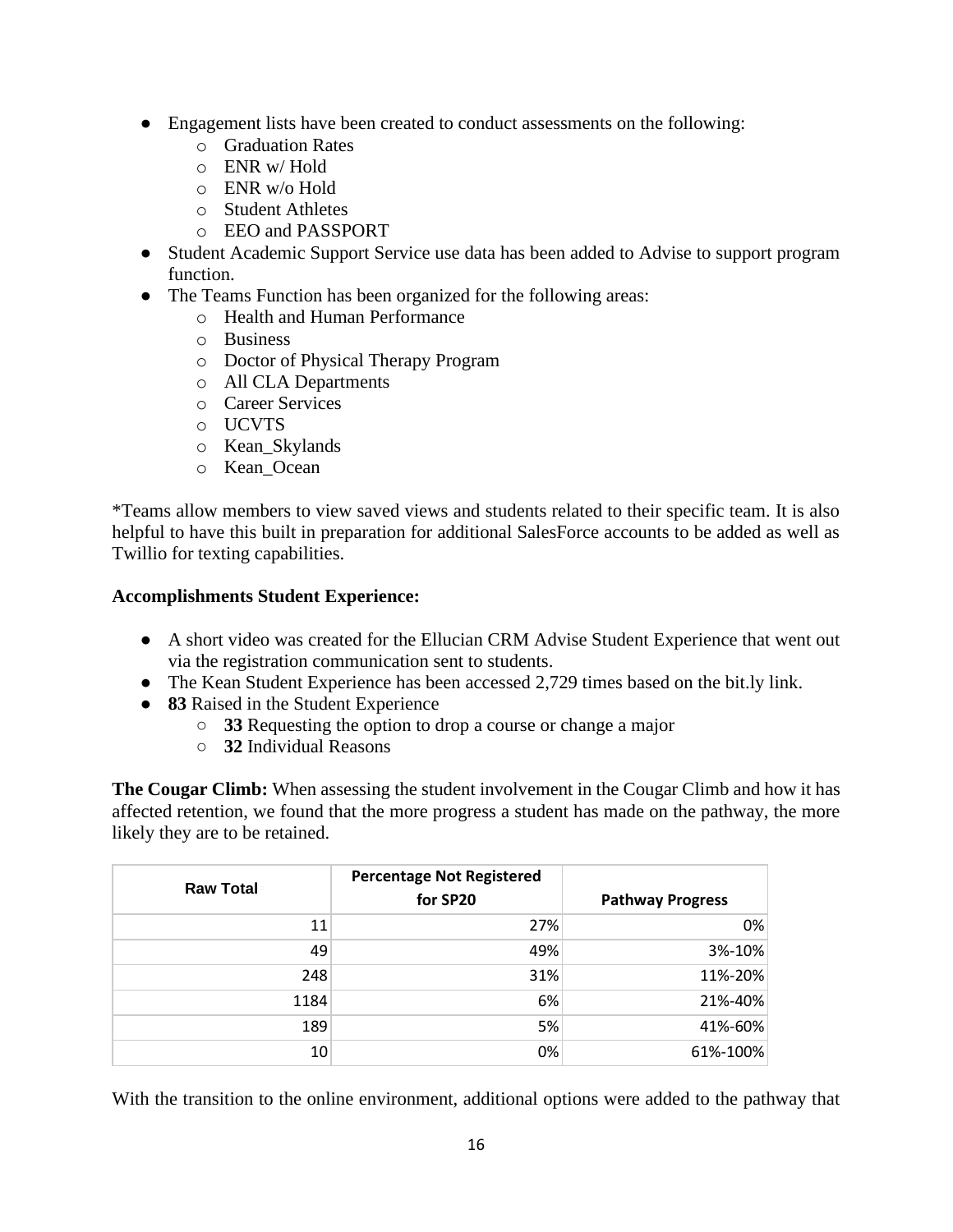skewed the completer percentages so we used a curve for the Cougar Climb Closing Celebration: 200 Students were categorized as high completers; of this population, 81% had a highschool GPA of 3.0 or higher and 58% are registered for the fall 2020 term as of 4/30/20.

Additionally, we created a Cougar Climb Street Team comprised of three student leaders who create awareness for the Cougar Climb. They have engaged 130 student followers via @TheCougarClimbInstagram and, through our new "Connect with a Cougar" first-year student check-in calling project, connected with all freshmen in April to identify needs and assist with registration for fall 2020.

For the top 200 progressors of the Cougar Climb First-Year Experience, we know the following:

- 1. They are likely to have a higher student success score and from this, we can assume they do better academically, are more receptive to academic support services, and are more committed to completing their degree at Kean. Further data to support this is that as of 5/22/2020, only 10% of the top 200 completers are Enrolled and Not Registered (ENR) for the fall 2020 term.
- 2. Those who were highly involved in the Cougar CLimb First-Year Experience showed drastic improvement as a group when it came to their Secondary School GPA and their Recent Term GPA for the Spring 2020 term with more than 43.8% of students earning between a 3.51 and a 4.0.

For the bottom 200 progressors of the Cougar Climb First-Year Experience, we know the following:

- 1. Students who are in the bottom 200 in terms of progress showed significant difference in their Secondary School GPA, Recent Term GPA Range and Cumulative GPA Range. More specifically, there was a more significant population of students in the .0-1.99 GPA and 2.0-2.5 GPA ranges. Additionally, 28% had below a 2.5 GPA compared to those who were in the top 200 where <10% had a GPA within those ranges. Similar trends were observed within the Cumulative GPA Range.
- 2. 2. Additional observation includes the increase in number of students in the Murky Middle (12.7%) versus the Top 200 students, where <4& were in the yellow or red.
- 3. 3. Finally, of this population of students, 37% are Enrolled and Not Registered (ENR) for the Fall 2020 Term.

This was the first year of this initiative, so no prior year data is available for comparison.

B) Summary of Outcomes Assessment Resulting Recommendations/Program Changes

**Retention Management System** *Plus* **(CSI/MYSA) recommendations based on findings:**  While there are no additional updates regarding the CSI and MYSA, the SYSA was launched for the first time to Kean Skylands students. We had a 75% return rate for the entire Kean Skylands community. We did launch the assessment twice to capture additional data.

○ Based on inaugural data set (40%):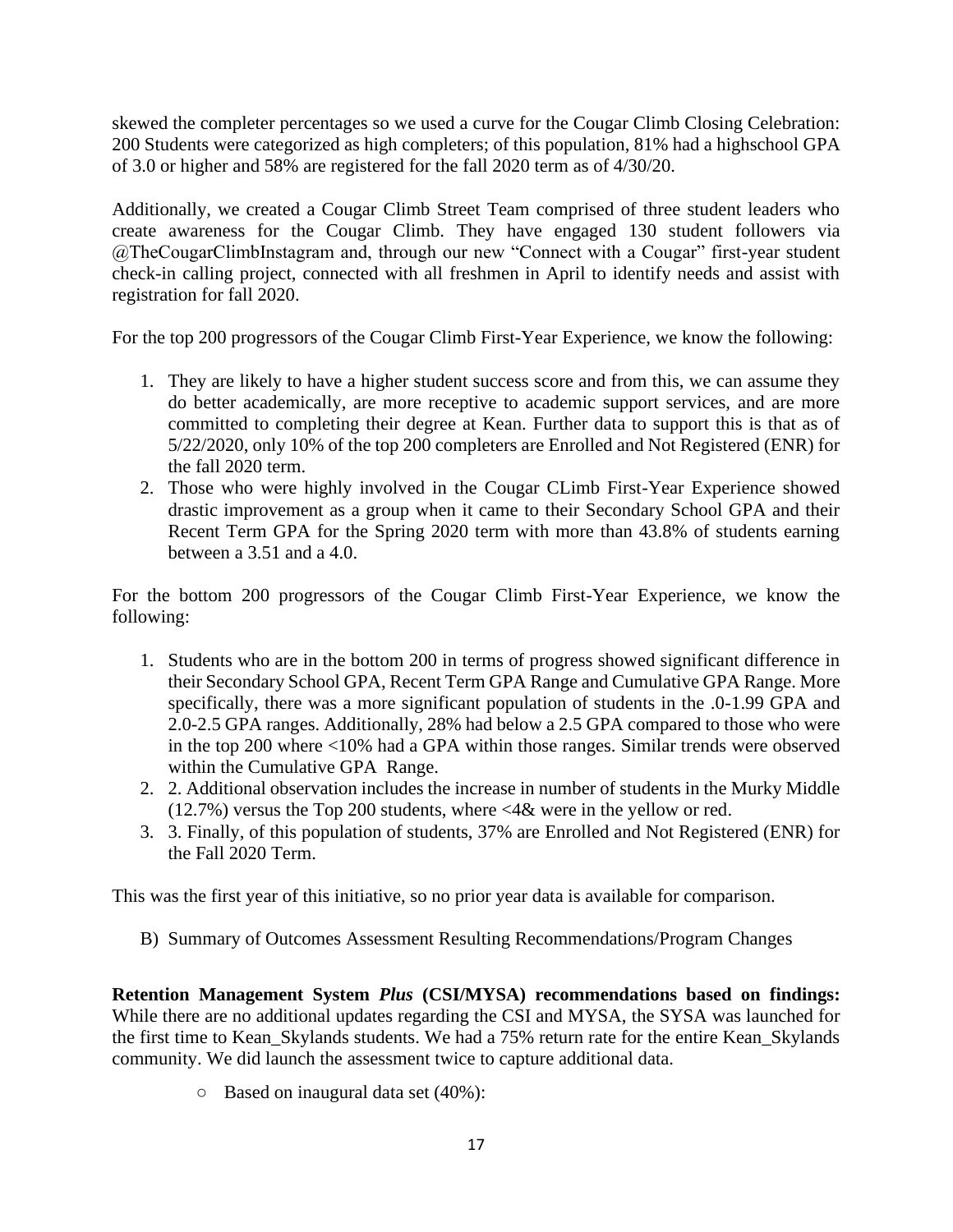- 1 of the 10 students has >85% score when it comes to **Academic Confidence.** In response to our remote environment, we highlighted [THIS](https://spark.adobe.com/video/5Ylt2Dyz5AO4T)  video for the Kean Skylands students, going through the process for accessing remote academic support services.
- Many of the students indicated that they were passionate about developing their leadership skills and/or are confident in their leadership skills. All students were >50%. This was helpful information to consider when designing the Cougar Climb Upperclassman Experience.
- Of the 10 students, 2 students had a 3 and 4 in relation to their commitment level to college.
- Based on the second round of data (sum of the group):
	- Psychology is a good contender for a dual major or minor program at Kean Skylands.
	- Students want to be at Kean\_Skylands <3 days per week, which is helpful information related to programming purposes.
	- ALL students wanted to work with an advisor to work through a plan for their time at Kean. More specifically, students wanted a timeline of which courses to take and when to prepare for graduation.
		- This information was shared with Robyn who then shared it with her advisors to consider during FA20 advising appointments.
- The SYSA was launched for Fall 2020 on May 17 to all registered FA20 transfer students. In partnership with the School of General Studies, reports, similarly to the CSI data, will be shared with instructors of GE-3000 to discuss in their sections.

**Supplemental Instruction (SI) recommendations based on findings:** In order to strengthen the SI program, marketing and promotional initiatives will take place though campus-wide events such as but not limited to: New Student Orientation and Transfer Student Orientation. SI will also incorporate informational tabling events in the student center at least once a semester. Moreover, SI will be launching a social media page to host incentives, program updates, and SI Session sneak peeks to entice more students to attend sessions. A series of professional development workshops will take place in the collaboration of the Learning Commons, Career Services, Department of Occupational Therapy, and Step-It-Up programs to create a community amongst the SI Leaders in addition to strengthening campus wide relationships. To fit the needs of the US Dept. of Education – Strengthening Institutions Program Grant, SI will be adding an additional supported course (Math 1044) making our 8 supported courses grow to 9 supported courses. Lastly, due to the expansion of an additional supported course, the growth of SI Leaders is expected to grow from 36 SI Leaders to about 50 SI Leaders and from 2 SI Team Leaders to about 6 SI Team Leaders.

**Step-It-Up recommendations based on findings:** Based on the success of **Step-It-Up** participants in returning to good academic standing, we will continue strongly encouraging the program for students on second semester probation for 2020-2021 in an effort to reduce the number of students academically dismissed from Kean each year. We will continue additional incentives and encouragement of AP2 attendees as well as offer a hybrid of workshop options in fall 2020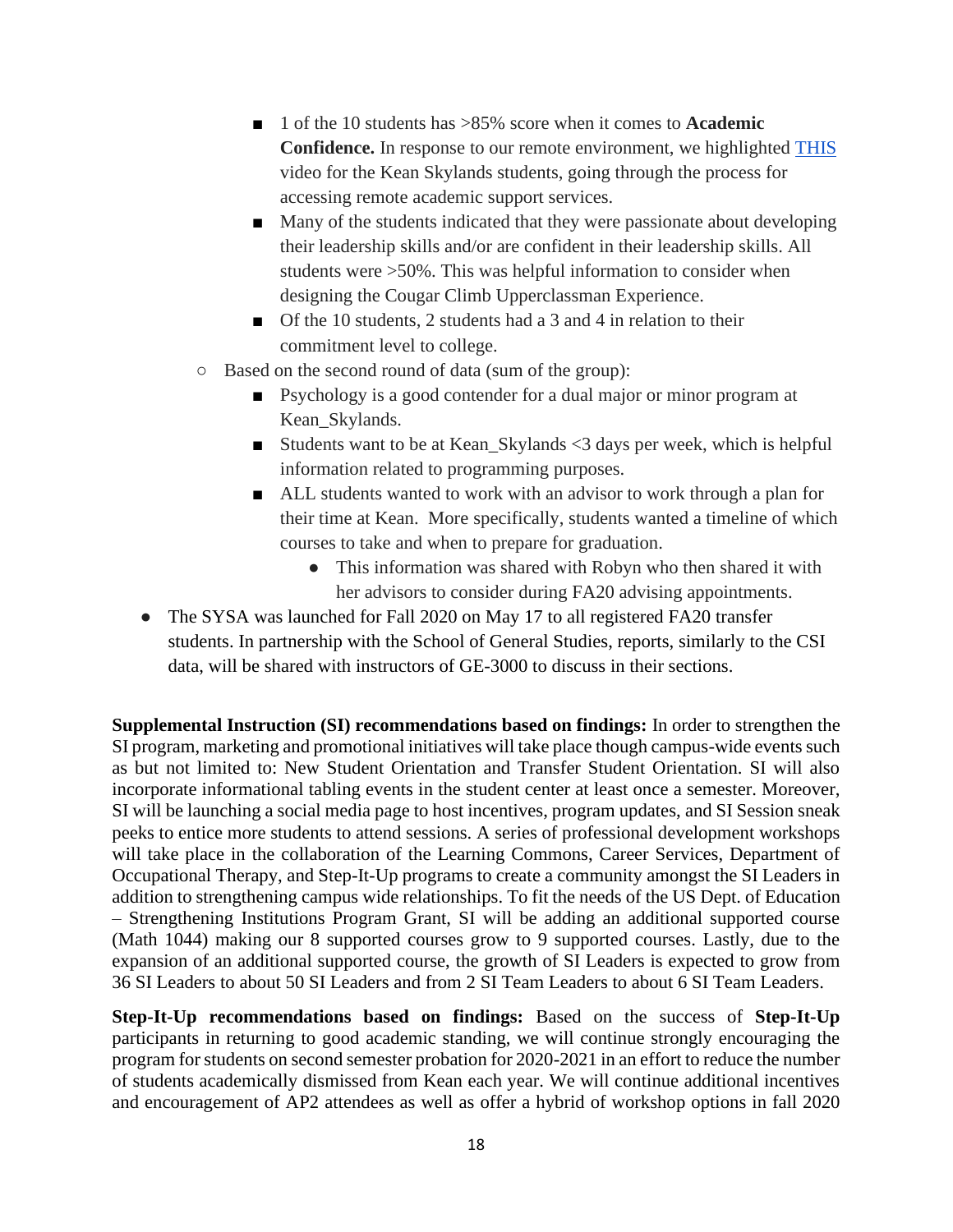(based on successful attendance of remote workshops during COVID-19 constraints).

**1st Gen Scholars recommendations based on findings:** In order to strengthen the 1st Gen Scholars program, marketing and promotional initiatives will begin by maximizing universitywide scheduled events such as: Accepted Students Day; Open House; New Student Orientation. Additionally, we will provide informational tabling in the student center once a semester to assist with branding initiatives across campus. There will be monthly connect points on campus for mentees and mentors to encourage face-to-face interaction. This program will partner with Step-It-Up to provide monthly workshops to all First Gen students. Furthermore, first gen students will have the opportunity to take a required T2K section as a cohort to help foster a vibrant relationship with other students within the program. Our target number will be to onboard 50 mentors and 75 mentees.

The Center for First Generation Student Success-NASPA identifies First-Year Seminar related courses (T2K for Kean University) as strategic and intentional methods that provide spaces for first-generation college students to connect and engage with other first-generation college students and a first generation instructor. These courses aim to foster academic success, help students connect and discover the University, and promote personal development, well-being, and social responsibility. As a result, it enhances the students' experience, provides a platform for students to get involved in leadership opportunities, and leads to higher retention and graduation rates. We plan on working with SGS to offer first-generation specific T2K sections in Fall 2020 and Spring 20201, which would ensure that first generation college students are equipped, empowered, and consistently engaged at Kean University.

Also, we will be co-sponsoring First Gen Celebration week in November in collaboration with EEO. Lastly, we will be working with the Center for First Generation Success (NASPA) to continue to build and develop our program, while simultaneously, securing data and information so Kean University can be recognized nationally as a First Gen Forward institution.

**LEAP Scholarship Program recommendations based on findings:** There was lower participation in spring when the scholarship was extended to graduating seniors. This was not due to lack of interest but due to the fact that second-semester seniors did not have much time in their schedule to commit to an on-campus project or additional internship given that many were completing fieldwork required by their major. Based on this, future years may benefit from readjusting the model and offering additional grants to sophomores in spring who did not participate in LEAP in fall. Further, Career Services recommends identifying project sites in advance to reduce issues in placing students too late in the semester and creating more consistent experience criteria and supervisor evaluation procedures. It will also be necessary (especially in light of the current COVID-19 pandemic) to identify remote opportunities to increase participation from those unable to make it to campus due to other work responsibilities, as this concern presented itself in both the sophomore and senior cohorts of participants.

**Family Day recommendations based on findings:** Change eatery hours to accommodate lunch voucher redemption and allow them to be redeemable during football game as well; change registration process to reduce duplicates on sign-up; reserve larger spaces for well-attended programs; eliminate those not attended; include a student representative on the planning committee; plan additional family and kid-friendly "fun" activities/more carnival-like; plug into current monthly themes on campus; build in additional incentives/giveaways/swag for students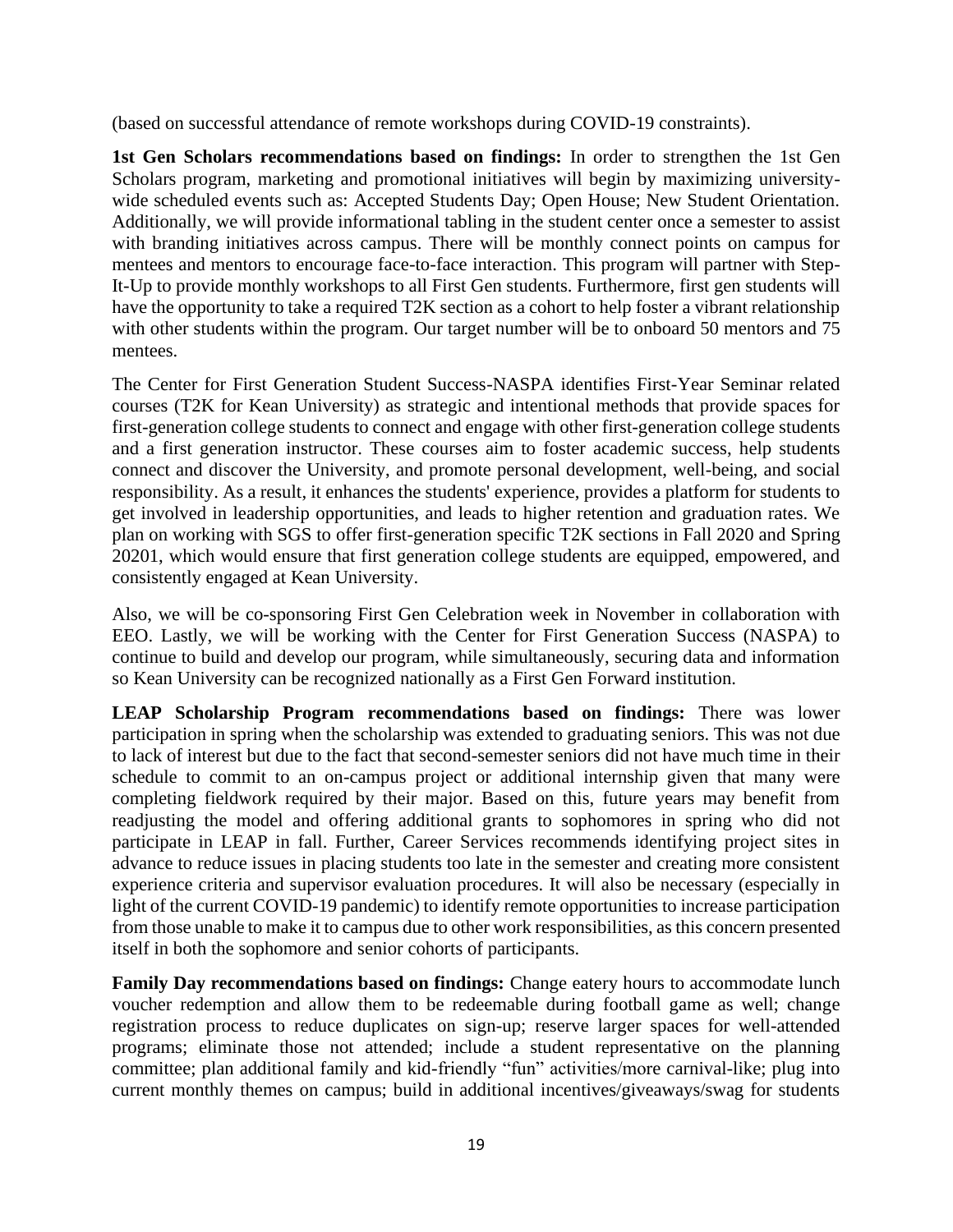and families.

**Ellucian CRM Advise recommendations based on findings:** Over the course of the upcoming year, Advise will continue to advance in sophistication with the addition of communication plans both proactive and reactive in nature for more timely student contact. There are three experiences within Advise, Faculty, Advisor, and Student. In the coming year, there will be a heavy concentration on marketing of the Student Experience and through short surveys and focus groups, additional alerts that can be raised in the Student Experience will be added. Additionally, there will be a team of student leaders who promote the student experience through ongoing campuswide campaigns at Kean Union, Kean Ocean and Kean Skylands. These student leaders can provide support for not only creating awareness, but also, further building the system to maximize users of the system.

To support continued adoption of Advise will be the introduction of the Advise Faculty Fellow Program with representation from either each college or department, providing an opportunity for faculty to provide feedback and collaborate in the advancement of the system. In addition to sitting in on regular meetings (monthly), these faculty would receive advanced training by the Advise Administrator and serve as a liaison for faculty in their programs. Most importantly, they have to be advocates of the system and have intentions of collectively building the system for maximization and effectiveness to continue our continued momentum.

To support the continued adoption of the Advise Student Experience, two interns were hired to provide feedback based on emails received through alerts to make them more engaging for the receiver. Additionally a marketing initiative will be designed to gain buy-in from students for adoption of this new student support platform.

With the addition of the scheduling function in Advise, faculty will receive training over the summer with anticipation of all faculty and staff who are part of the Student Success Team having hours in the system by the second week of September.

Finally, based on the spring early alert process, it seems as though Advise is built to effectively support this process in the Fall 2020 term with automated email communications tailored to specifically raised alerts.

### **Cougar Climb recommendations based on findings:**

As a result of the incoming student population, we have decided to launch the Cougar Climb First-Year Experience and highlight this opportunity during New Student Orientation. During the first three weeks of FA20, we will have strategic programming with the objective of exposing students to the Cougar Climb First-Year Experience and momentum in tracking progress. These three weeks of intensive programming will ideally conclude with the Cougar Climb First-Year Experience Commencement, empowering our incoming students to take advantage of all Kean has to offer and tracking these experiences through the Cougar Climb.

The Cougar Climb Upperclassman Experience will launch in the fall. At this time, we are working to simplify the First-Year Experience to highlight resources and services. For the Upperclassman Experience, the focus and direction will look more like the First-Year Experience that students can engage in during their time as an upperclassman. For example, we will require students "make a LinkedIn account" for the First-Year Experience and as a sophomore, students will get credit for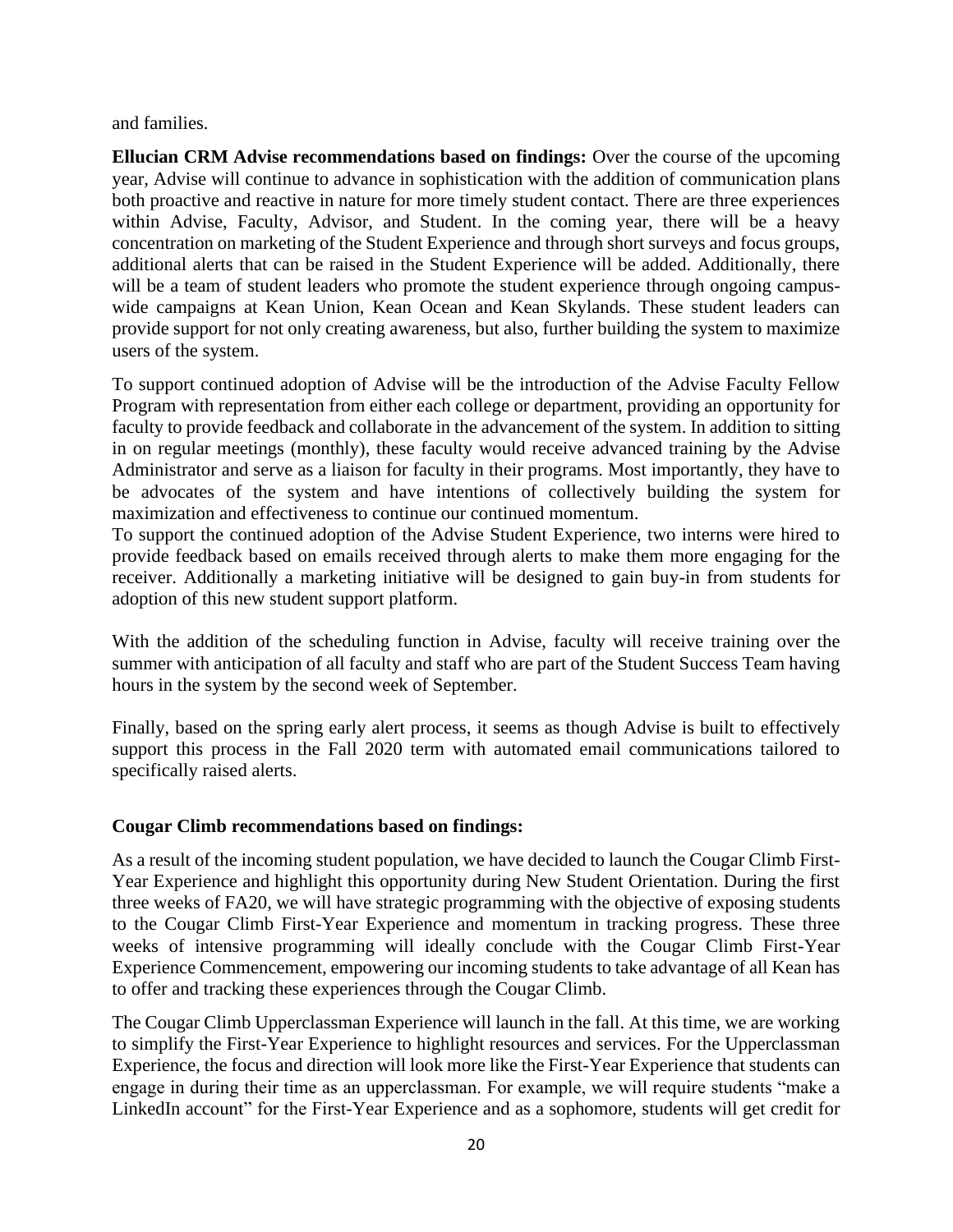having 50 connections, 150 connections as a junior and 250 when they are a senior so students, as they enhance their connections on LinkedIn, will continue to receive credit on the Cougar Climb Upperclassmen Experience.

Additionally, to reduce the number of self-reported experiences, we have created QR codes that students can scan as proof of participation. Additionally, we are working with the Learning Commons and other departments to receive reports of participants so we can simply import participation.

## **Resource Needs**

A) Staff Resource Needs

An additional undergraduate student worker who identifies as first generation to assist with the development of the **1st Gen Scholars** program. This student will assist with the day to day functions and operations of the program such as, but not limited to: marketing/promotional items; Check-ins with other first gen mentees; researching different activities and potential initiatives.

A graduate intern who identifies as first generation to assist with the development of the **1st Gen Scholars** program. This student will assist with the day-to-day functions and operations of the program such as, but not limited to: First Gen Forward institutional recognition; Check-ins with mentors: data compiling and distribution; implementation and other activities.

We will need to increase our academic coaching staff by 4-5 coaches for fall 2020, as we work toward continuing increased encouragement of **Step-It-Up** participation for all students on academic probation for the second time. An increase of 4-5 coaches would improve OSS&R's ability to "touch" more students and impact overall retention, especially for the students most at risk of being academically dismissed from Kean.

To support the growth and development of the Faculty, Advisor, and Student Experiences, we are looking to add an additional two interns to support the **Ellucian CRM Advise**. This will be at no additional cost to the department and provide a transformative experience for our undergraduate students. Additionally, these interns can support marketing efforts for creating awareness through presentations and tabling efforts.

B) General Resource Needs

Ability to share additional space on campus for the **Step-It-Up** program that would satisfy CACREP standards when coaches are meeting with students, as our current office layout does not allow for more than one individual student/coach meeting at a time.

**Mentorloop software for 1st Gen Scholars Program:** One of the challenges we are experiencing is the ability to effectively match mentors and mentees, while simultaneously effectively tracking their level of engagement throughout the semester. We currently use the Qualtrics database to manually match mentors/mentees based on a few interests. Additionally, tracking is only done by monthly check-ins and no formal log has been implemented. These processes are not efficient for a long-term, sustainable program. Mentorloop is a mentoring software platform that uses smart matching tools to quickly and accurately match mentors and mentees based on your chosen criteria